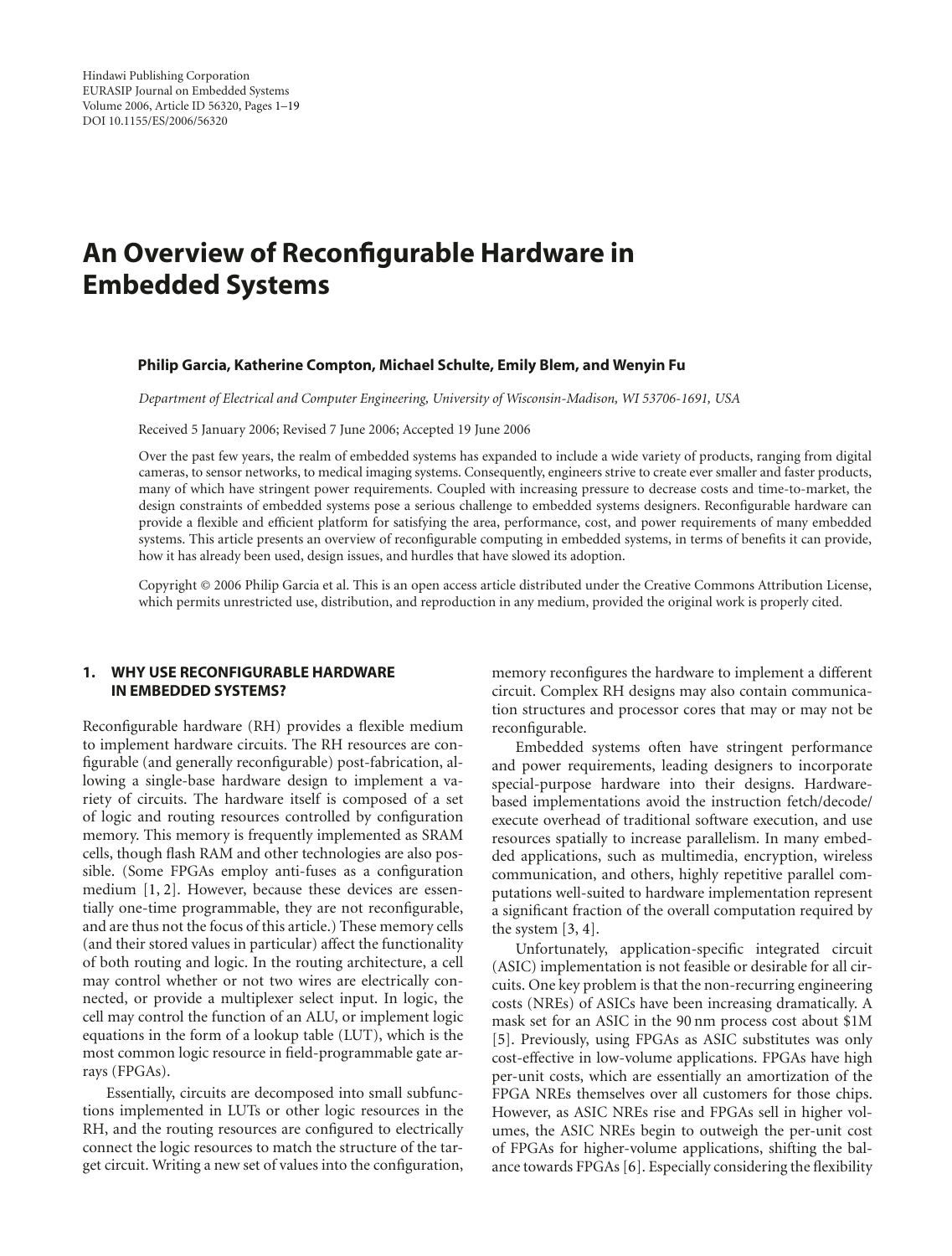WWWWWWWWWWWWW WWWWWWWWWW WWWWWWWWWWWWW WWWWWWWWWWWWWWWWWWWWWWWWW WWWWWWWWWWWWWWWW WWW<sub>W</sub> WWWWWWWWWWWWWWWWWWWWWWWWWWWW WWWWWWWWWWWWWWWWWW WWWWWWWWWWWWWWWWWW<br>WWWWWWWWWWWWWWW<br>WWW WWWW**wwwwwwww** WWWWWWWWWWWWWWWWWWWWWWW WWWWWWWWWW WWWWWWWWWWWWWWWWW WWWWWWWWWWWWWWWWWWWWWW WWWWWWWWWWW WWWWWWWWWWWWWWWWWW WWWWWWWWWWWWWWWWWWW WWWWWWWWWWWWW WWWWWWWW WW WWWWWWWWWWWWWWW WWWWW WW WWWWWWWWWWWWWWWWWWWWWWWWW WWWWWWWWWW WWWWWWWWWWWWWWW WWWWWWWWWWWWWWW WWWWWWWWWWWWWWWWWWW WWWWWWWWWWW<br>WWWWW WWWWWWWWWWWWWWWWWWWWWWWWWWWWWW WWWWWWWWWWW WWWWWW<sub>W</sub> WWWWWWWWWWWWWWWWWWWWW WWWWWWWWWWWWWWWWWWWWWWWWWW WWWWWWWWWWWWWW **A B C D** Software application Hardware kernel implementations (a) **A B C** CPU Reconfigurable hardware Memory system (b) **D C** CPU Reconfigurable hardware Memory system (c)

<span id="page-1-0"></span>FIGURE 1: Reconfigurable computing implements compute-intensive application kernels (a) as hardware in RH and the remaining code in software on a CPU (b). Run-time reconfiguration allows RH to implement circuits that would otherwise not fit simultaneously (c).

of RH to accommodate new circuitry for bugfixes, protocol updates, or new advances, expensive and fixed-design ASIC technology becomes less appealing.

Furthermore, devices traditionally categorized as embedded systems, such as PDAs (personal digital assistants) and cellular phones, are becoming increasingly multipurpose. These systems may implement a very diverse set of applications that require the performance and power benefits of hardware implementation, such as wireless communications, cryptography, and digital audio/video. Including a fixed custom hardware accelerator for each possible application type is generally infeasible, particularly if one or more of the applications is not known at designtime. RH can act as a "general" hardware accelerator, implementing a variety of different computations within or across applications. Computeintensive sections of applications can be swapped into the hardware when needed, and later swapped out to make room for other computations, a process called reconfigurable computing. [Figure 1](#page-1-0) illustrates a case where, after computations **A** and **B** are complete in hardware, they can be replaced with computation **D**—potentially while computation **C** is still running. In effect, run-time reconfiguration allows RH to act as a virtual hardware accelerator, with capacities and capabilities beyond its actual physical structure.

Low-power operation is critical to many embedded systems to improve battery life, reduce costs of operation, and even improve reliability [\[7\]](#page-10-7). Computations implemented in RH often dissipate less power than equivalent software running on embedded processors, since they typically can be implemented at lower clock rates and avoid the overhead associated with fetching, decoding, issuing, and committing individual instructions [\[8](#page-11-0)[–12\]](#page-11-1). However, they also often have higher power dissipation than fixed ASIC solutions [\[10](#page-11-2), [13\]](#page-11-3).

Finally, the flexibility of RH can also be used to increase the fault-tolerance of designs. RH can be reconfigured to avoid hardware faults [\[14\]](#page-11-4), whether they result from fabrication or the environment. If the fault is from fabrication, this increases product yield, decreasing costs. If the fault develops after deployment, this allows a faulty device to potentially continue normal operation. The new configuration can even be deployed remotely [\[14,](#page-11-4) [15\]](#page-11-5) to avoid inconveniencing the consumer or allow updates for a device that cannot be physically accessed (systems deployed in space, on the ocean floor, or at other remote or unsafe locations). Extra reconfigurable logic in a design can also allow a system to compensate if a fault occurs in a nonreconfigurable resource [\[16](#page-11-6)]. The fault-tolerance of RH can even extend to design faults, allowing bug fixes or even upgrades for emerging standards to increase device lifespan. Fault-tolerance advantages and techniques are discussed in greater depth in [Section 4.2.](#page-6-0)

This article discusses the benefits and issues of employing RH in embedded systems designs. [Section 2](#page-1-1) lists a variety of applications implemented in embedded systems with RH. [Section 3](#page-3-0) discusses basic architectural aspects, and describes several example systems. Other design issues critical to many embedded systems are discussed in [Section 4.](#page-5-0) [Section 5](#page-8-0) addresses configuration overhead, and [Section 6](#page-9-0) discusses design tools. Future issues in reconfigurable embedded computing are discussed in [Section 7](#page-10-8) For more specific technical information on RH and reconfigurable computing, as well as their use outside of embedded systems, please refer to one or more of the following surveys: [\[10,](#page-11-2) [17](#page-11-7)[–22\]](#page-11-8).

# <span id="page-1-1"></span>**2. WHAT APPLICATIONS BENEFIT FROM RH?**

Initially, smaller reconfigurable devices such as PLDs and PALs were used as board level glue logic. Similarly, RH can now be used as chip-level glue logic on systems-on-a-chip (SoCs) [\[23\]](#page-11-9). In particular, RH can act as a flexible communication fabric for different cores on the SoC [\[24](#page-11-10)[–26](#page-11-11)]. This allows hardware design to proceed even if the intercomponent communication methods have not yet been finalized. This approach also improves time-to-market and design costs because the testing of a single reconfigurable communication fabric is faster and less costly than the testing of separate communications fabrics for many different SoC designs. Furthermore, the configurable communication fabric can potentially be reconfigured if necessary to circumvent design errors in other SoC components [\[23,](#page-11-9) [27](#page-11-12)].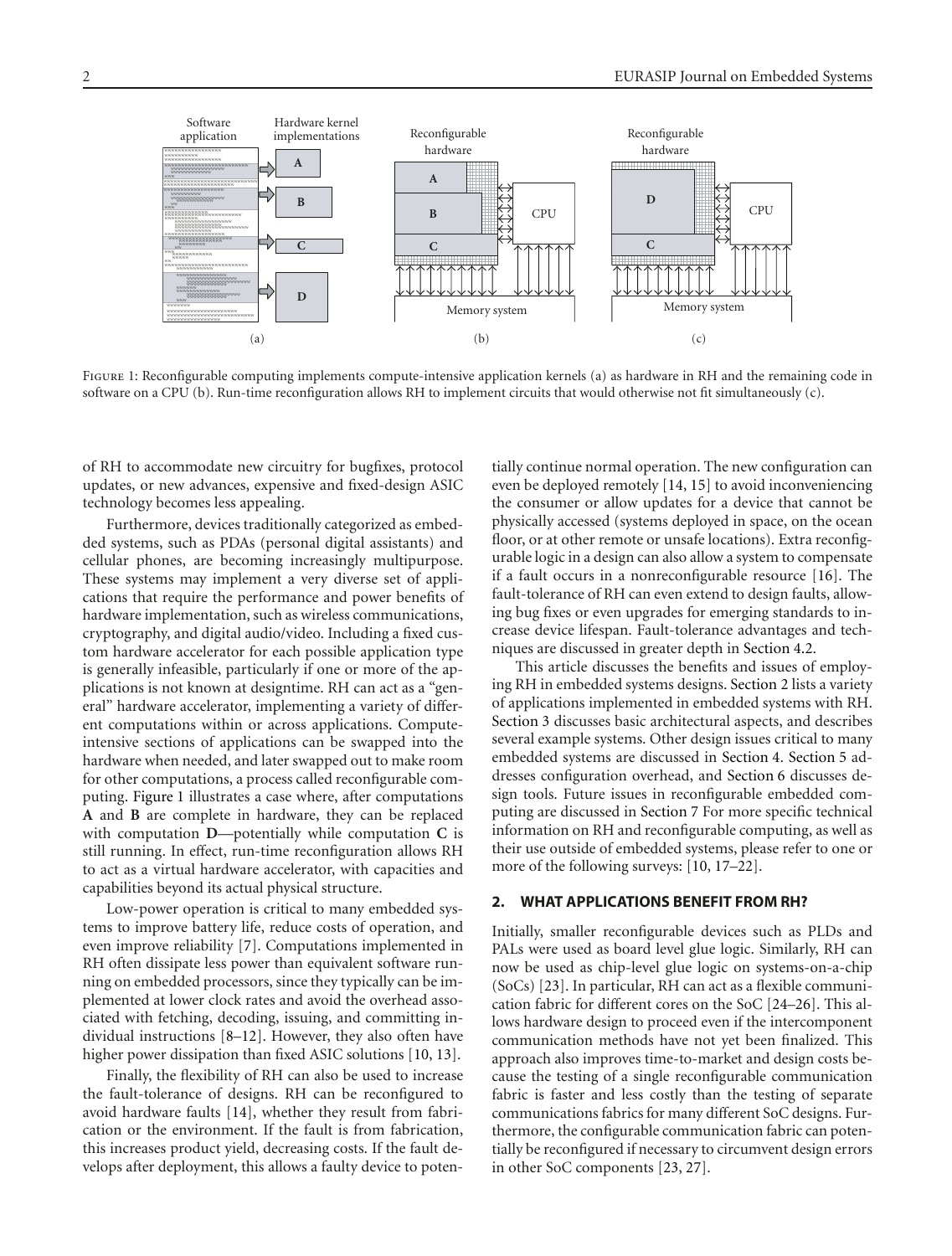RH can also perform computations in a capacity beyond simple ASIC replacement. By reconfiguring the hardware at runtime, one or more RH structure can be reused for many different computations over time [\(Figure 1\)](#page-1-0) [\[10,](#page-11-2) [20](#page-11-13)– [22\]](#page-11-8). Since many embedded systems must be both highperformance and low-power, yet may also have size or flexibility constraints preventing fixed-ASIC implementation, RH provides a valuable implementation method. Furthermore, computational cores used in many applications are available as predesigned intellectual property (IP), simplifying the design process.

# *Software-defined radio*

Telecommunications industries employ constantly evolving wireless technologies. Companies under significant pressure to deliver products before their competitors sometimes even release products before standards are finalized. Softwaredefined radios (SDR) are programmable to implement a variety of wireless protocols, potentially even those not yet introduced [\[28](#page-11-14)[–35\]](#page-11-15). Custom hardware allows many embedded systems to meet stringent power and performance requirements, particularly for small battery-powered mobile devices, but in this case the system must also be extremely flexible. A system with RH can implement parallel DSP operations with a higher degree of both performance and power efficiency than a software-only system, plus an RH system can be reconfigured for different protocols as needed.

## *Medical imaging*

Recently, several RH-based systems and algorithms have been proposed for medical imaging [\[36,](#page-11-16) [37](#page-11-17)]. The ECAT HRRT PET scanner from CTI PET Systems, Inc. [\[36\]](#page-11-16) detects abnormalities in organ systems, helping to find cancerous tumors and assisting in monitoring ongoing patient treatment. This system can dynamically reconfigure itself for setup, detection, and equipment self-diagnosis modes. One project implementing a parallel-beam backprojection for medical computer tomography on RH was able to accelerate the application 100*x* over a 1 GHz Pentium by implementing a custom design in RH and performing a thorough bit-precision analysis [\[37](#page-11-17)]. This system also scales well with additional hardware (4*x* more hardware leads to 4*x* better performance).

#### *Networking*

RH is commonly used in network processors [\[38](#page-12-0)[–42\]](#page-12-1) which have high performance demands and inherently parallel workloads. Furthermore, networks can use many different routing protocols, and different system administrators may have varying needs at different times. RH has been used in network devices to run tasks such as packet classification [\[38](#page-12-0)], dynamic routing protocols [\[39,](#page-12-2) [40](#page-12-3)], and intrusion detection systems [\[42](#page-12-1)] among others. RH can also accommodate emerging network protocols through reconfiguration.

#### *Encryption*

Many encryption algorithms are well-suited to hardware implementation. Operations are generally highly parallel and repetitive, with the same series of operations performed on each piece of data. Furthermore, these algorithms frequently use exclusive-or operations, which do not require the area and delay overhead of a complete ALU. As encryption research continues to evolve, RH can be reconfigured to implement new standards. For these reasons, encryption algorithms are a popular choice for RH implementation [\[9,](#page-11-18) [43,](#page-12-4) [44](#page-12-5)].

## *Scientific data acquisition and analysis*

Scientific data-acquisition systems receive and preprocess vast quantities of data before archiving or sending the data off for further processing. These systems may be remote or inaccessible, operating on battery or solar power, yet requiring extremely high performance to handle the required volume of data. These systems are increasingly using RH to provide this performance in a flexible medium that can be changed as new approaches to data aggregation and preprocessing are researched. RH has been used in systems proposed or created for weather radar [\[45\]](#page-12-6), seismic exploration [\[46](#page-12-7)], and adaptive cameras for solar study [\[47\]](#page-12-8). RH is also used to compress the massive volume of data prior to transmission [\[48\]](#page-12-9).

## *Spacecraft*

RH's low-volume costeffectiveness and hardware flexibility make it particularly applicable to space applications, where it has been used for several missions, including Mars Pathfinder and Surveyor [\[49,](#page-12-10) [50](#page-12-11)]. These devices can be reconfigured to add functionality for updated mission objectives or fix design errors without requiring a space mission for repair. Spacecraft require special radiation-hardened devices that are not produced in the same volume (due to higher cost and lower demand) as standard microchips, leading designers to incorporate the functionality of many different discrete components into one or a few radiationhardened FPGAs. Fault-tolerance issues are discussed in more depth in [Section 4.2.](#page-6-0) More experimental research examines the use of genetic algorithms to design evolvable RH that can automatically adapt to needed tasks [\[51\]](#page-12-12).

# *Robotics*

Robotic control systems often consist of a mix of hardware and software solutions to meet strict size and power demands. One military system prototype uses RH to control unmanned aerial vehicles [\[46](#page-12-7)]. These vehicles cannot support large payloads, and must execute heavy-duty image processing algorithms. Other research focuses more generally on developing algorithms and hardware cores for robotic control and vision [\[46,](#page-12-7) [52](#page-12-13), [53\]](#page-12-14). An overview of RH in robotic applications appears in [\[53](#page-12-14)].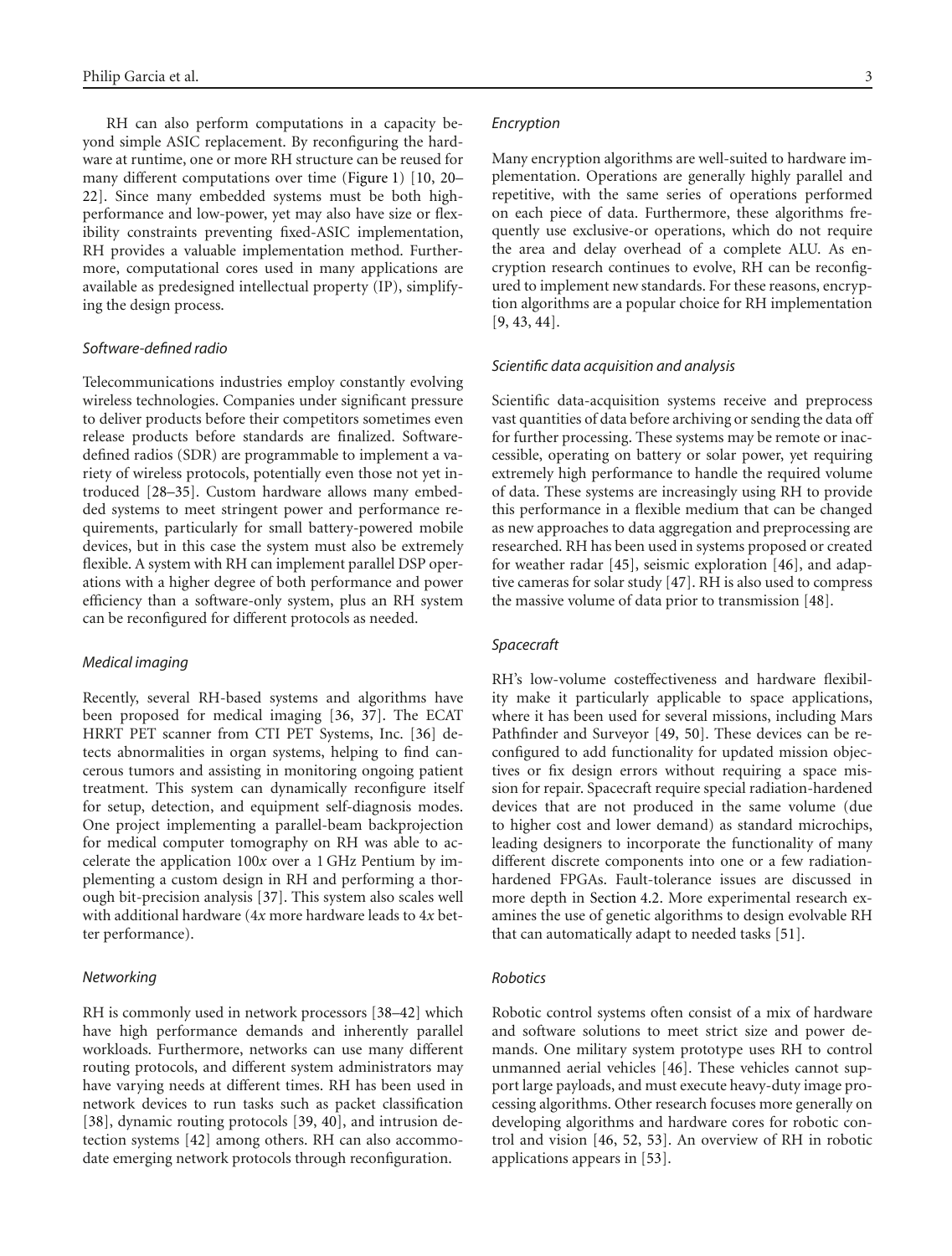## *Automotive*

The automotive industry has embraced RH because it can implement the functionality of many different parts, reducing repair inventories. Its programmable nature also simplifies product recalls. Furthermore, FPGAs are well-suited to the increasingly complex informational and entertainment systems in newer automobiles [\[54,](#page-12-15) [55\]](#page-12-16). IP companies such as Drivven provide cores for many engine control systems (such as fuel injection) required by modern automobiles [\[56](#page-12-17)], which can be implemented in one of several FPGAs rated for automotive use.

# *Image and video*

Digital cameras often need to implement many different image-processing operations that must operate quickly without consuming much battery power. With RH, the hardware can be reconfigured to implement whichever operation is needed [\[57](#page-12-18), [58](#page-12-19)]. For systems requiring secure image transmission, the RH can also be reconfigured to perform encryption and network interfaces [\[57\]](#page-12-18). Some systems can also be configured to accelerate image display [\[57,](#page-12-18) [58\]](#page-12-19), video playback [\[35](#page-11-15), [59](#page-12-20)], and 3D rendering [\[59](#page-12-20)[–61](#page-12-21)].

# <span id="page-3-0"></span>**3. WHAT DO THESE SYSTEMS LOOK LIKE?**

This section discusses the RH design and system-level integration, examining different design aspects and how they relate to embedded systems design. These topics are covered more generally in several FPGA and reconfigurable computing survey articles [\[10](#page-11-2), [17](#page-11-7)[–22\]](#page-11-8). Finally, the end of this section presents several specific embedded systems with RH.

## *3.1. Reconfigurable logic*

Although commercial RH tends to contain LUT-based or sum-of-products compute structures, these are not necessarily ideal for many embedded systems. Each configuration point in these structures contributes some level of area, delay, and power overhead, and significant flexibility of these structures may not be required if computations are limited to a particular domain. In these cases, a more specialized reconfigurable fabric can provide the necessary level of flexibility with lower overhead than a fine-grained bit-level logic structure [\[62](#page-12-22)[–66\]](#page-12-23). However, some applications, including certain encryption algorithms, cyclic redundancy check, Reed-Solomon encoders/decoders, and convolution encoders, do require bit-level manipulations. A number of reconfigurable architectures combine fine- and coarse-grained compute structures to accommodate both computation styles [\[67](#page-13-0)– [69\]](#page-13-1). Most frequently this involves embedding coarse-grained structures, such as multipliers and memory blocks, into a conventional fine-grained fabric [\[70\]](#page-13-2), or designing the finegrained fabric specifically to support coarse-grained computations [\[63,](#page-12-24) [71](#page-13-3)].

To implement a needed circuit in RH, a CAD flow transforms its descriptions into an RH configuration. First, the circuit is synthesized, converting the circuit schematic or

hardware design language (HDL) description into a structural circuit netlist. Then a technology mapper further decomposes that netlist into components matching the capabilities of the RH's basic blocks (LUTs, ALUs, etc.). Next, the placer determines which netlist components should be assigned to which physical hardware blocks, and a router decides how to best use the RH's routing fabric to connect those blocks to form the needed circuit. Finally, the CAD flow determines the specific binary values to load into the configuration bits for the determined implementation. More details on generic CAD issues for RH can be found elsewhere [\[21](#page-11-19), [72](#page-13-4)].

Like fixed hardware design, the CAD flow can target different area/delay/power tradeoffs through resource selection, resource sharing, pipelining, loop unrolling, wordlength optimization, precision estimation, and others [\[73](#page-13-5)[–81](#page-13-6)]. CAD issues particularly applicable to embedded systems, however, include heterogenous CAD topics [\[82](#page-13-7)[–84\]](#page-13-8), CAD tools for nonsquare RH designs incorporated into SoCs [\[25](#page-11-20)], poweraware CAD [\[84](#page-13-8)[–91\]](#page-13-9) (discussed further in [Section 4.1\)](#page-5-1), and fast CAD algorithms [\[92](#page-13-10)[–97](#page-14-0)]. Fast CAD algorithms can move configurations to new locations on RH at run-time or make small modifications to circuits based on run-time conditions to increase efficiency [\[98,](#page-14-1) [99](#page-14-2)], based on available resources [\[75](#page-13-11)], or potentially to provide fault-tolerance.

## *3.2. System-level integration*

Embedded systems typically couple a traditional processor (the "host") with custom hardware specifically to handle compute-intensive highly-parallel sections of application code [\[100](#page-14-3)]. The processor controls the hardware, and executes the parts of applications not well-suited to hardware. Reconfigurable computing systems also frequently couple RH with a processor, for the same reasons as well as to control the configuration processor of the RH [\[10,](#page-11-2) [20](#page-11-13)[–22](#page-11-8), [101](#page-14-4)]. RHprocessor coupling styles can be divided into three basic categories: RH as a functional unit on the processor data path, RH as a coprocessor, and RH as an attached processor in a heterogeneous multiprocessor system. The coupling methods are best differentiated by how and how often the RH and host processors(s) interact.

Reconfigurable functional units (RFUs) are very tightly coupled with a host processor. Input and output data are generally read from and written to the processor's register file [\[66](#page-12-23), [71,](#page-13-3) [102](#page-14-5)[–106\]](#page-14-6). These units essentially provide new instructions to an otherwise fixed instruction set architecture (ISA). In some cases, the processor itself may be implemented on reconfigurable logic, allowing significant processor customization [\[106,](#page-14-6) [107\]](#page-14-7). In [Section 6.2](#page-9-1) we will examine some of the design tools that help simplify the process of creating these custom-ISA processors.

If the circuits on the RH can operate for some time independently of the host processor, a coprocessor or even heterogeneous multiprocessor coupling may be more appropriate [\[3](#page-10-3), [4](#page-10-4), [108](#page-14-8)[–112](#page-14-9)]. A coprocessor may or may not share the data cache of the host processor but generally shares the main memory. [Figure 1](#page-1-0) shows an example of a reconfigurable coprocessor that has its own path to a shared memory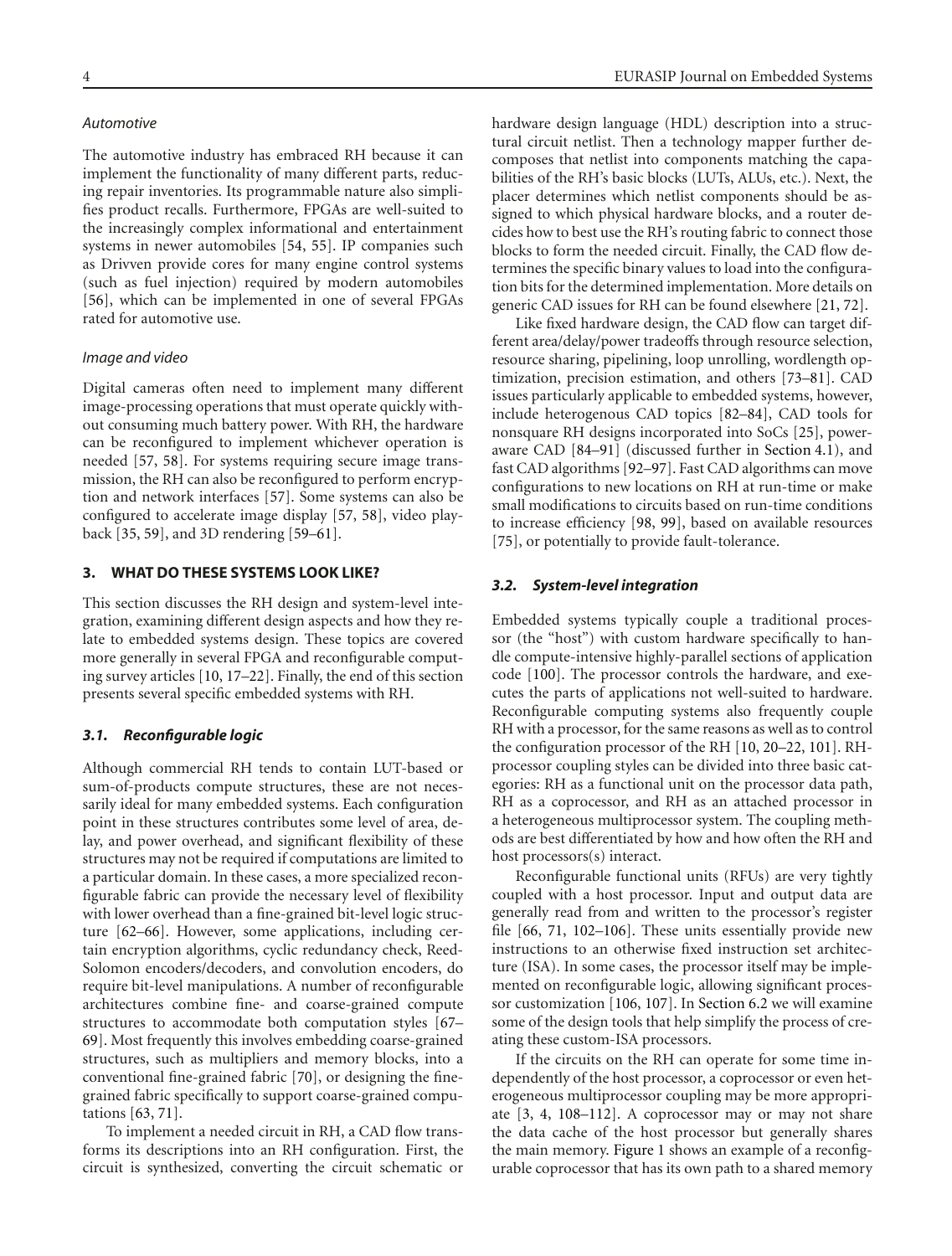structure. A heterogeneous multiprocessor may contain one or more reconfigurable units, one or more embedded or general purpose processors, and possibly other special-purpose processing elements [\[33,](#page-11-21) [109](#page-14-10), [113](#page-14-11)]. Like homogenous multiprocessor systems, heterogeneous multiprocessors may use shared memory for communication between compute nodes [\[24](#page-11-10)], a communication bus, or even a network architecture [\[113](#page-14-11)]. Synchronization and scheduling issues of these systems are similar to those of homogenous multiprocessors.

In some cases, using one or more separate FPGA chips (plus the other system circuitry) would violate the area, performance, or power constraints of the embedded system. However, FPGA capacities are always increasing, so to address this problem, designers can now use platform FPGAs or systems on programmable chips (SoPCs), which are large and complex enough to contain entire SoC designs, and frequently include fixed communication structures and other commonly-needed circuitry [\[67](#page-13-0)[–69,](#page-13-1) [114](#page-14-12)]. Alternately, reconfigurable logic can be embedded within an SoC [\[62](#page-12-22), [64,](#page-12-25) [115,](#page-14-13) [116](#page-14-14)] to implement one or more computations. This provides for domain-specific SoCs that can be customized to the actual application(s) needed by programming the reconfigurable logic appropriately. Domain-specific SoCs therefore provide higher performance and lower power consumption than a traditional FPGA structure, with some parts of the hardware implemented as standard cells or even full custom. The RH itself can even be customized to the applications needed [\[117](#page-14-15)]. Domain-specific SoCs facilitate highly efficient embedded systems, but with NREs that are amortized over all applications within the domain [\[118](#page-14-16)].

#### *3.3. Example systems*

Embedded systems with RH span a range of sizes and complexities, some using many discrete RH components, with others primarily contained in an SoPC. Many of these systems use Linux or a modified lighter-weight Linux as an operating system because the source code is freely available for recompilation to the custom platform. This section presents the high-level design details of a number of systems to provide a flavor of the range of systems using RH. However, this list is by no means exhaustive, as there are a great many interesting RH-based embedded systems.

One large system was designed for 3D vision [\[60](#page-12-26)]. This system contains an image acquisition board connected to a matrix of 36 Xilinx XC4005 FPGAs used for low-level image processing (such as edge detection and edge tracking). Images preprocessed by the FPGAs are then sent to a board containing 16 DSPs for high-level image processing. This board also contains four more FPGAs used to create a reconfigurable interconnection network between the DSP chips.

Cam-E-leon [\(Figure 2\)](#page-4-0) is another image-related embedded system, designed in particular as a dynamic web camera [\[57\]](#page-12-18). This system is capable of downloading new image processing algorithms from a networked server and incorporating them into the system, implemented in RH. However, it is significantly smaller than the 3D vision system, using a custom FPGA board with two Xilinx Virtex XCV800 FP-GAs. The FPGA board is responsible for the image process-



<span id="page-4-0"></span>FIGURE 2: Cam-E-leon is a dynamically reconfigurable web camera platform from IMEC [\[57\]](#page-12-18).



<span id="page-4-1"></span>Figure 3: Block diagram of CASA: an embedded radar-based hazardous weather detection system using RH [\[45\]](#page-12-6).

ing computations. A processor board running a Linux variant is responsible for network communication and reconfiguring the FPGAs. The camera itself is a 1.3 megapixel image sensor, directly connected to the FPGA containing the camera interface. This FPGA is also responsible for image processing, while the other FPGA encrypts the image for secure transmission. All circuitry would normally have fit in one of the two FPGAs, but bandwidth concerns necessitated design partitioning between two chips.

CASA is a weather radar data acquisition and processing system used to detect hazardous conditions [\[45\]](#page-12-6). A block diagram is given in [Figure 3.](#page-4-1) Like Cam-E-leon [\[57](#page-12-18)], one of the two FPGAs in CASA is dedicated to signal processing (the left FPGA in both figures), and can be updated with new functionality remotely by a networked server. In CASA, the other FPGA is responsible for communication of result data, but may also process data depending on the configuration. An ARM-based microcontroller running Linux manages the FPGA resources. CASA also contains multibanked memory, multiple Ethernet interfaces, and analog-to-digital (A/D) converters to digitize incoming radar data. CASA can process data at sustained rates of 88.3 Mb/s.

The Linux-based SDR application described in [\[35](#page-11-15)] uses a single Xilinx Virtex-4 FX FPGA, in conjunction with an analog RF card, memory, and an output device (frame buffer and audio). The FPGA contains two hard embedded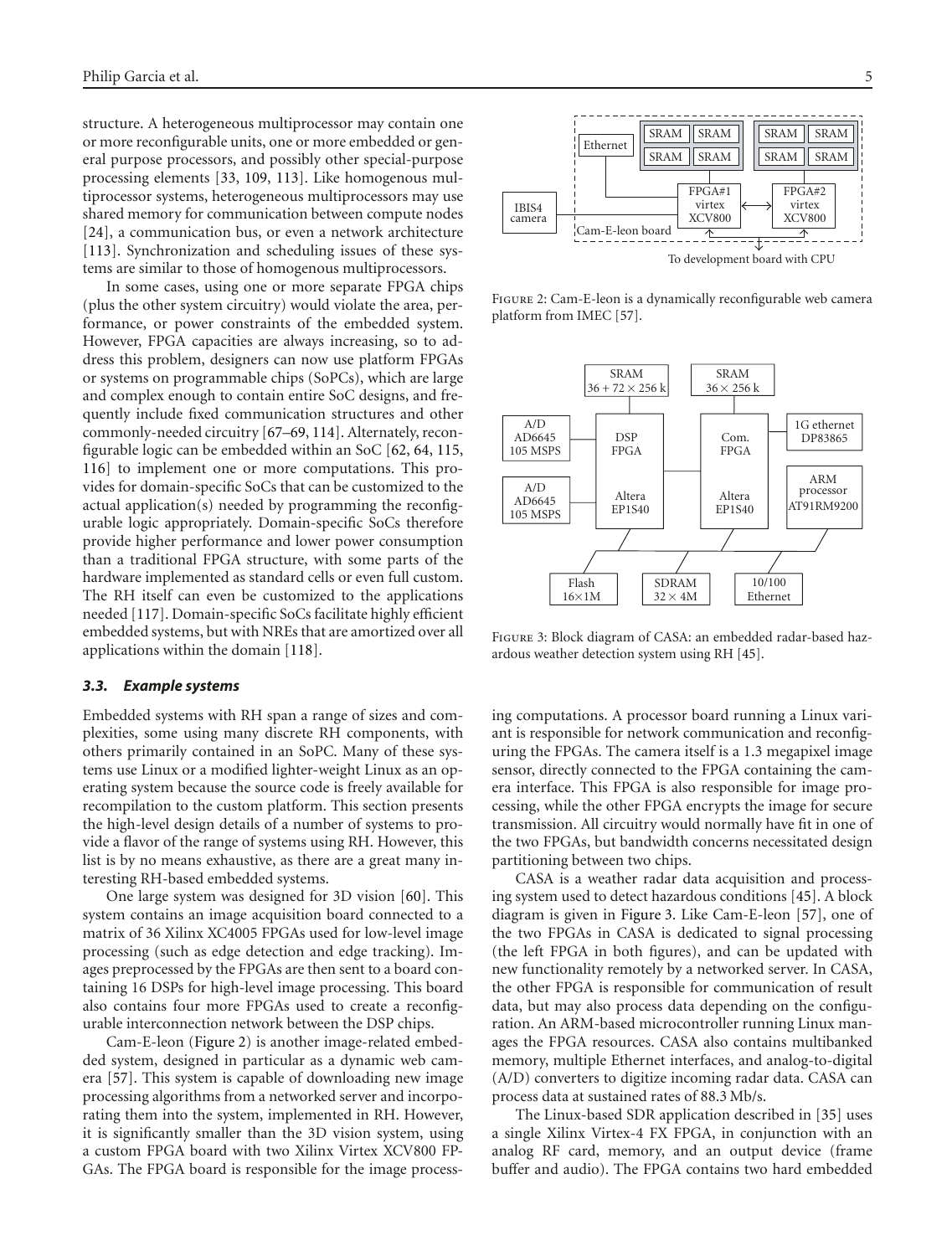

<span id="page-5-2"></span>Figure 4: Block-level diagrams of the system-level design (a) and the FPGA design details (b) of a facial-recognition system [\[119](#page-14-17)].

PowerPC cores, and several soft-core components: a demodulation core, a memory controller, and an IDCT. The analog board receives the data over a wireless network and sends it to the first processor. The first processor, coupled with the demodulation core, processes the data and writes it to main memory. The second CPU then decodes the data from memory using the IDCT core, and the resulting video and audio stream is then written to the output device. A Linuxbased reconfigurable encryption processor system also uses embedded PowerPC devices, but instead in a Virtex-II Pro [\[44](#page-12-5)]. In this system, the RH contains a memory controller, a bus bridge to communicate with the on-chip peripheral bus (OPB), which in turn connects to an Ethernet controller, a UART, the cryptographic engine itself, and control logic to manage the reconfiguration of the cryptographic engine. The on-chip PowerPC core communicates with these structures using the built-in processor local bus (PLB). This system can be reconfigured to implement different encryption algorithms.

One project compared several systems implementing a face tracking algorithm, including a Xilinx Spartan-II 300 FPGA-based system, a custom ASIC-based hardware system, and a software-based DSP implementation [\[119](#page-14-17)]. The FPGA implementation is shown in [Figure 4,](#page-5-2) including a systemlevel block diagram (a) and details of the FPGA design (b). The FPGA contains multiple interfacing controllers for the sensors, the parallel port, and the network, and also implements a 15-node radial basis function (RBF) neural network to detect faces and recognize facial expressions. The custom hardware system also used an FPGA, but as glue logic, not a compute engine. As typically expected when comparing ASIC, FPGA, and software implementations, the software implementation had the lowest throughput (one-fifth of the ASIC), and the custom hardware had the highest. The FPGA implementation had half the throughput of the ASIC version. However, the recognition rates were higher for the more flexible solutions, with the programmable DSP achieving the highest, demonstrating a throughput/accuracy tradeoff. Both the FPGA and DSP implementations also have the benefit that they can be modified post-deployment to implement new algorithms.

Several embedded systems use RH as custom functional units on a processor's data path. One example of this system type is a 3D facial recognition program [\[120\]](#page-14-18) using a Stretch S5 processor [\[66\]](#page-12-23). This system beams an invisible light pattern on a user's face, which is then detected by cameras interfaced with the processor. By examining differences in the projected and detected light patterns, the system reconstructs a 3D model of the target face in real time. The system also contains an Ethernet link to allow the data to be sent over a network. The embedded design implemented on a 300 MHz S5 processor matched the performance of a 3 GHz PC by using RH as an application accelerator. However, this application was designed entirely in software and compiled by the Stretch compiler to a mix of software and hardware—a process completed in five person-months. Design tools for this development style are discussed further in [Section 6.2.](#page-9-1)

### <span id="page-5-0"></span>**4. WHAT ARE OTHER IMPORTANT DESIGN ISSUES?**

Beside the basic choices of RH logic design and RH integration, low power, fault-tolerance, and real-time issues are also critical to embedded systems designers. Understanding the interaction between these topics and RH is important whether the designer is choosing off-the-shelf components to include in a system, choosing between completed systems, or designing a new RH fabric specifically for a particular embedded system.

# <span id="page-5-1"></span>*4.1. Low power*

Many embedded devices are battery powered, increasing the importance of power efficiency. Computations on FP-GAs typically consume less power than equivalent software running on embedded processors, but more power than ASICs [\[10](#page-11-2)]. Studies examining the data-per-watt efficiency of FPGA-based implementations have found that they can process just under 20*x* more data-per-watt than a RISCstyle processor for both the IDEA encryption algorithm [\[9\]](#page-11-18) and an FIR filter operation [\[8](#page-11-0)]. Yet another study shows the use of RH yielding performance increases of 4*.*3*x* to 13*.*5*x*, while simultaneously reducing power consumption by up to 93% over a very-long-instruction-word-style (VLIW-style) processor [\[11](#page-11-22)]. To further improve RH power-efficiency,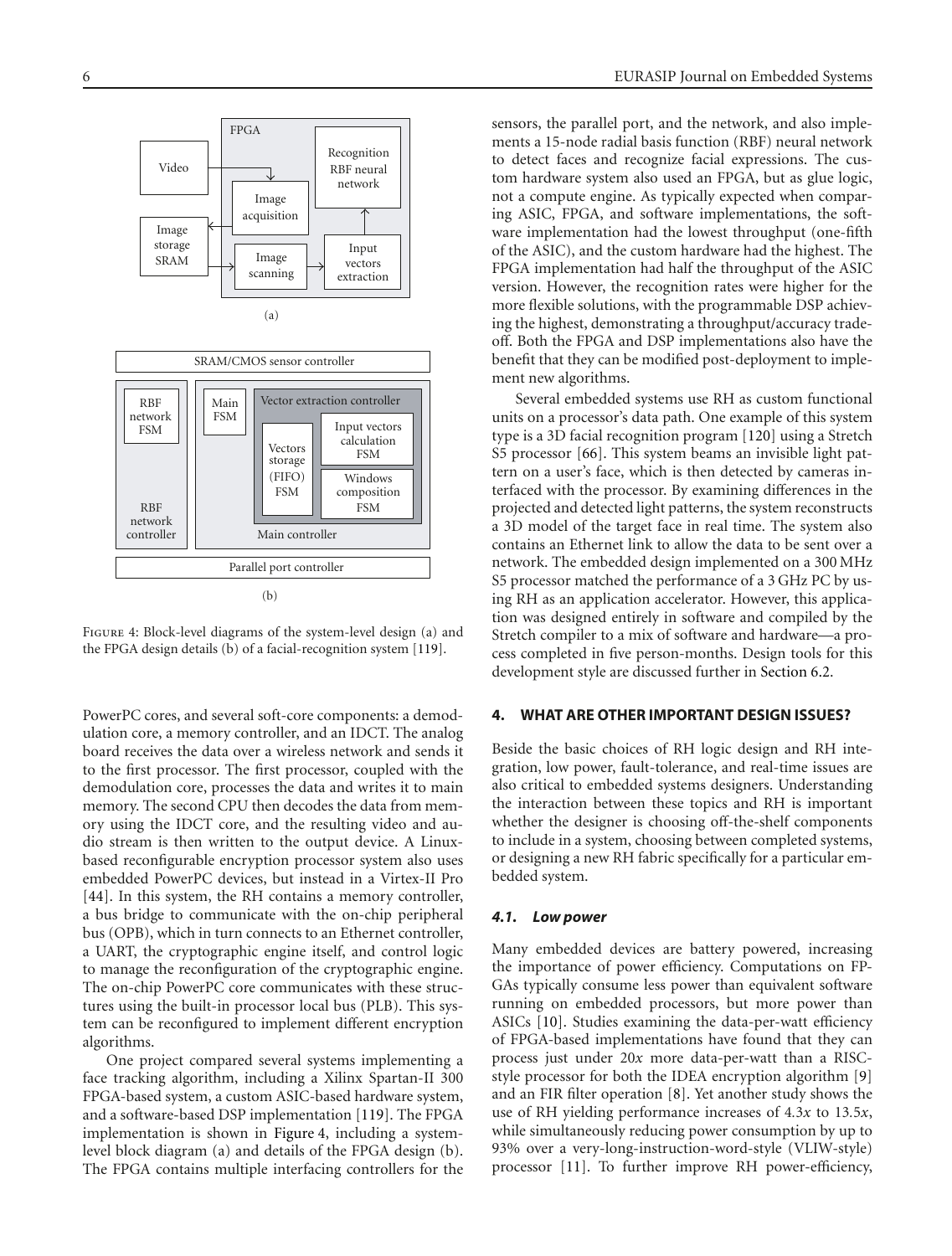

<span id="page-6-1"></span>Figure 5: Two different layout patterns for fixed-distribution dual-Vdd FPGA fabrics [\[88\]](#page-13-12).

researchers have investigated energy-efficient architectures, the use of multiple supply voltages or threshold voltages, and energy-efficient mapping techniques to implement algorithms on RH.

Several energy-efficient reconfigurable architectures have been specifically developed to reduce power dissipation. The FPGA interconnect and clock networks are responsible for most of the power dissipation in traditional FPGA architectures [\[121](#page-14-19)]. One proposed fine-grained FPGA structure improves energy efficiency through a hybrid interconnect structure using nearest-neighbor connections, a symmetric mesh architecture, and hierarchical connectivity to shorten and reduce the number of necessary wires [\[121](#page-14-19)]. This FPGA architecture also uses low-voltage circuit swing techniques and dual edge-triggered flip-flops to reduce the power dissipation from clock distribution. MONTIUM is an energy-efficient coarse-grained reconfigurable architecture designed for 16 bit DSP applications [\[122](#page-14-20)]. It improves power efficiency by reducing interconnect and configuration overhead, providing access to small, local memories, and optimizing the RH for word-level DSP applications. The MONTIUM reconfigurable processor can implement an adaptive Viterbi algorithm using 200 times less energy than an ARM9 processor [\[12](#page-11-1)].

Multiple supply voltages (Vdd) or threshold voltages (Vt) can also improve energy-efficiency in RH. Reducing Vdd decreases dynamic power, while increasing Vt decreases leakage power. Since changes to Vdd and Vt also affect noise margins and circuit speed, appropriate values for Vdd and Vt must be carefully selected. Proposed fabrics with predefined dual-Vdd and dual-Vt fabrics use low-leakage SRAM cells and dual-Vt lookup tables that do not penalize performance, but reduce total power dissipation by 13.6% and 14.1% on average for combinational and sequential circuits, respectively [\[88\]](#page-13-12). An example fixed dual-Vdd FPGA layout is given in [Figure 5.](#page-6-1) In dual-Vdd architectures, timing-critical circuit paths are assigned to high-Vdd logic and routing, while the remaining parts of the circuit are assigned to low-Vdd resources. Level converters preserve a signal's value when transitioning between Vdd levels. Programmable dual-Vdd architectures can provide an average power savings of 61% across various Microelectronics Center of North Carolina (MCNC) benchmarks [\[87](#page-13-13)]. Multiple-Vt architectures, combined with low-leakage multiplexer and routing structures, gate biasing, and redundant SRAM cells can reduce leakage current by roughly 2*X* to 4*X* over FPGA implementations without any leakage reduction techniques [\[89](#page-13-14)]. Finally, many commercial FPGAs contain multiple clock domains to allow designers to clock critical circuit sections at fast rates, and noncritical sections at slower rates, lowering overall power consumption of the design [\[67](#page-13-0)[–69\]](#page-13-1).

Dual-Vdd and dual-Vt architectures require a CAD flow to choose between fast but power-hungry resources or slower but lower-power resources for circuit components [\[87](#page-13-13)[–89](#page-13-14)]. However, CAD algorithms can also affect circuit powerefficiency in existing RH designs. For example, resource selection, module disabling, parallel processing, pipelining, and algorithmic selection together improved energy efficiency of FFT and matrix multiplication algorithms [\[85](#page-13-15)]. A dynamic programming-based approach to map beamforming applications on a Xilinx Virtex-II Pro reduces energy dissipation by 52% on average over a greedy algorithm [\[86](#page-13-16)]. Considering power implications of embedded memory blocks can reduce embedded memory dynamic power by an average of 21% and overall core dynamic power by an average of 7% [\[84\]](#page-13-8). Power information can also be incorporated into cost functions used for existing CAD processes. Adding an FPGA power model [\[91](#page-13-9)] and using power-aware algorithms throughout the CAD flow can provide 26.5% power-delay product savings [\[90](#page-13-17)].

#### <span id="page-6-0"></span>*4.2. Fault tolerance*

Faults can be divided into two categories: permanent and transient. Fabrication faults and design faults are among the permanent faults. Transient faults, commonly called single event upsets (SEUs), are brief incorrect values resulting from external forces (terrestrial radiation, particles from solar flares, cosmic rays, and radiation from other space phenomena) altering the balance or locations of electrons,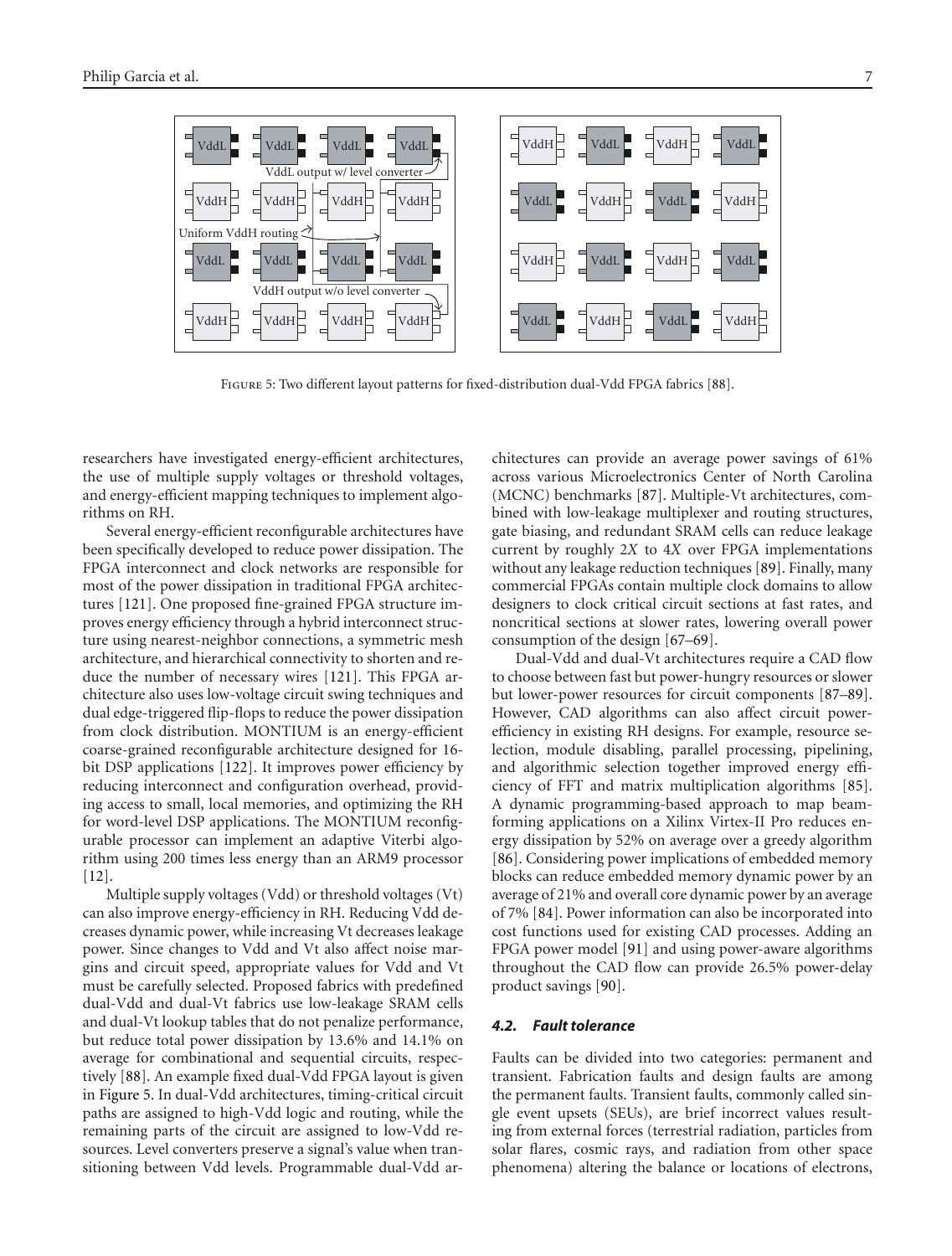

<span id="page-7-0"></span>FIGURE 6: Faults (black) can be overcome by remapping affected configurations (gray) to nonfaulty areas of reconfigurable hardware.

usually in a small area of the system. We discuss both categories of faults as they relate to RH in this section.

Tolerating permanent faults is critical to maximizing device and system yields to decrease costs, and to increasing the lifespan of deployed devices. Lifespan is of particular concern when a system has been deployed to a location difficult, dangerous, or impossible to reach for repair or replacement. Space-deployed unmanned systems, for example, must be extremely fault-tolerant, as replacement/repair would be expensive, and at worst, impossible. RH can increase tolerance of permanent physical faults because the hardware is modifiable to potentially compensate for these faults (from fabrication or other sources) within the RH [\(Figure 6\)](#page-7-0) [\[14,](#page-11-4) [123](#page-14-21)] or even elsewhere in the system [\[16\]](#page-11-6). Yields of "static" FPGA devices (chips used for a single, nonchanging configuration) can be increased by using application-specific test vectors to determine if a particular faulty chip is capable of implementing a particular configuration, allowing designers to successfully use otherwise faulty chips [\[124](#page-14-22), [125\]](#page-14-23). Finally, design faults are among the easiest to fix in RH, as these devices can be reprogrammed with corrected versions of the faulty circuits.

Unfortunately, although RH's value is in its flexibility, and that flexibility can increase RH's tolerance to permanent faults, it can also increase its underlying susceptibility to faults. The flexibility of RH results from the ability to control its resources based on configuration bit values, frequently stored in SRAM. These SRAM bits, along with any other hardware used to provide flexibility, such as multiplexers, tri-state buffers, and pass transistors, are additional failure points not present in ASIC-equivalent circuit implementations, and increase the chip area to present a larger target to radiation particles. Furthermore, unless the underlying RH design prevents multiple drivers to a wire (instead of relying on the design tools to prevent it), a fault in configuration memory could cause a short-circuit, damaging the device.

Using properly-shielded radiation-hardened devices can minimize SEU errors. Unfortunately, these devices are expensive, difficult to find, and generally use less advanced technologies than their unshielded counterparts [\[14,](#page-11-4) [123](#page-14-21)]. Triple modular redundancy (TMR) can detect and correct faults in circuits implemented in FPGAs [\[126\]](#page-14-24). In TMR three copies of all routing and logic resources perform the same computation, and the three "vote" on the correct result. The downsides of this technique include area, power, and performance overheads that are generally unacceptably high for embedded devices, and the fact that TMR cannot accommodate simultaneous errors in multiple copies [\[14,](#page-11-4) [127\]](#page-15-0). Other fault-tolerance techniques focus only on the configuration structure. Scrubbing reads back all of the configuration bits, compares them to the correct values, and re-writes the correct values if a discrepancy is found [\[127,](#page-15-0) [128](#page-15-1)]. Checksums can also be used to detect errors in subsets of configuration information (such as a single logic block), but requires additional resources to store the checksum values in the hardware [\[127](#page-15-0)]. Los Alamos has researched methods to decrease SEUsusceptibility of RH destined for spacecraft use [\[129\]](#page-15-2), with the goal of tolerating and recovering from SEUs without a full system restart. Continuous configuration bit polling, combined with circuit mapping techniques to make SEUs more easily visible allow easier detection of errors in configuration data [\[129\]](#page-15-2). Similar work uses an SEU watchdog to reset RH after SEUs in high-radiation environment [\[130](#page-15-3)].

Self-testing can also be applied to RH, with the hardware split into multiple self-testing areas (STARs). Periodically, each STAR is isolated from the rest of the system for testing, while the remainder of the system continues operation. Detected faults cause the system to reconfigure the application to avoid the fault without interrupting system function, and partial or entire STAR blocks can be marked as unusable [\[131](#page-15-4)]. This approach requires partitioning the hardware to match the STAR structure and ensuring each block is sufficiently computationally independent. Besides testing itself, RH can act as a built-in reconfigurable tester for other parts of the system, particularly for SoC devices [\[132](#page-15-5)].

Any fault-tolerance technique will impose additional overhead in terms of area, delay, power, or some combination of the three. One way to reduce this overhead is to apply fault-tolerance techniques selectively within the system. Hardware where faults could cause catastrophic failure (improper levels of anesthesia to be delivered, improper nitrogen/oxygen mix in a pressurized vehicle, etc.) receive the most protection, while hardware where faults cause less critical errors (momentary glitch in an LCD display) receive less. The COFTA project uses an automatic approach to determine where duplicate-and-compare hardware and assertions should be added to provide the same level of fault tolerance as TMR but with 60% less area overhead [\[133\]](#page-15-6).

# *4.3. Real-time support*

Many embedded systems require real-time operation. Generally, there are two types of real-time deadlines: deadlines that must always be met (hard deadlines), and deadlines that must be met the majority of the time (soft deadlines) [\[134](#page-15-7)]. Hard deadlines represent tasks critical to system operation, causing system failure if missed. Soft deadlines are used for tasks such as video playback, where as long as the video processing generally keeps up, a few dropped frames are not critical. These requirements shift the focus of the real-time operating system (RTOS) to consider both deadline times and types, and concentrate on optimizing worst-case task execution times instead of average-case times.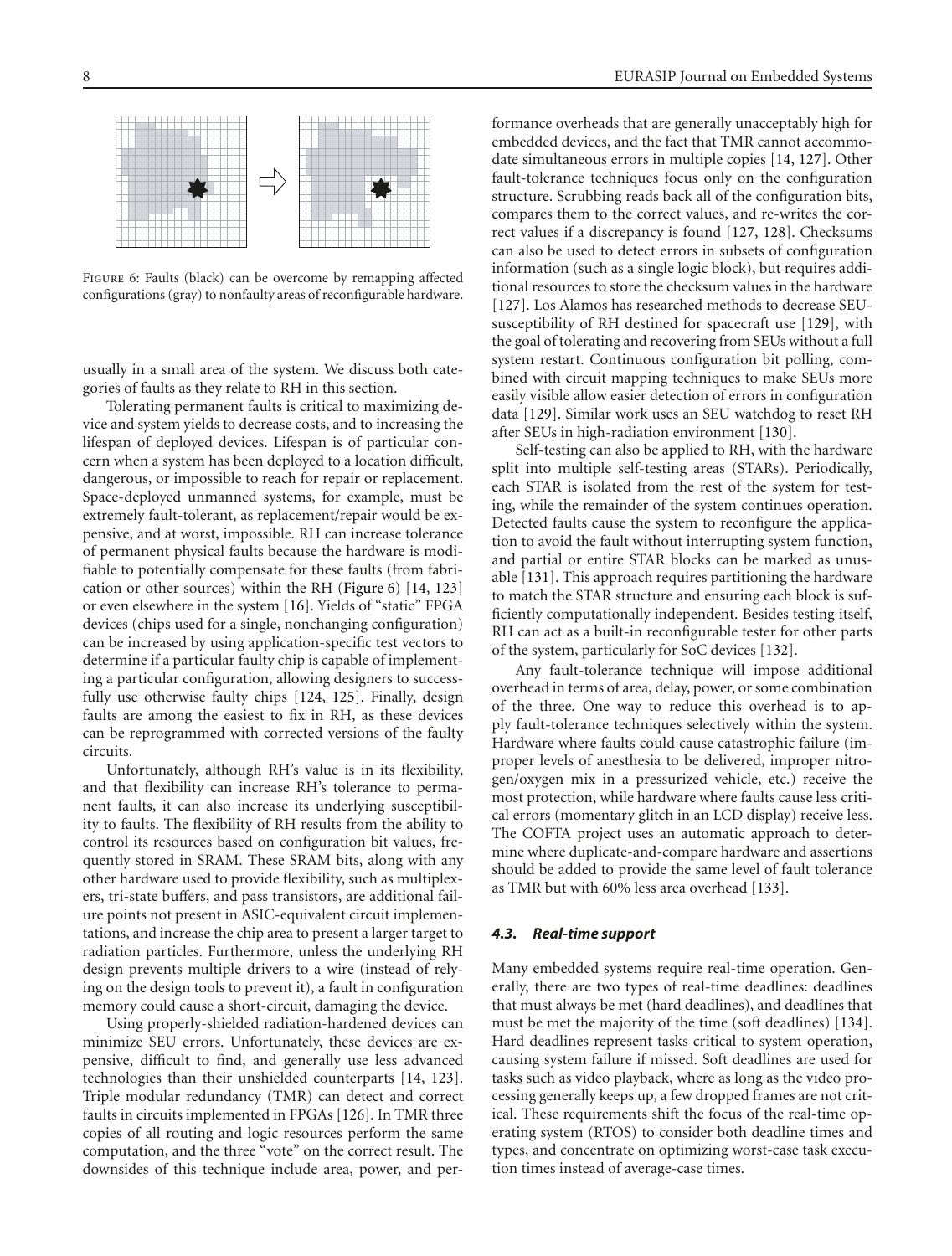In dynamically reconfigurable systems, the RTOS must take into account not only task types, deadlines, and deadline types, but also RH/task resources and task configuration time [\[135](#page-15-8)[–137](#page-15-9)]. If multiple tasks reside on the RH simultaneously, the RTOS must also consider their locations in the hardware. Generally, a configuration is tied to specific resources at specific locations on RH. However, to facilitate run-time reconfiguration, partially reconfigurable architectures with relocation allow the locations of the tasks to be moved to accommodate other tasks [\[137\]](#page-15-9). Issues related to configuration architectures and reconfiguration management are discussed in [Section 5.](#page-8-0)

An RTOS may use preemptive scheduling of tasks onto RH [\[138](#page-15-10)]. For example, a soft-deadline task present on the RH may be removed to make room for a hard-deadline task. These scheduling algorithms offer tradeoffs in terms of overall system utilization and the total number of tasks that can be effectively scheduled. The OVERSOC project [\[135\]](#page-15-8) investigates the interaction between embedded RTOSs and reconfigurable SoC platforms, and proposes a variety of methods to model reconfigurable fabrics and techniques for scheduling real-time tasks on reconfigurable SoC platforms.

Although using RH to create a real-time system with customized hardware instructions can improve task completion ratios, most tools used to design these instructions [\[139,](#page-15-11) [140](#page-15-12)] focus on reducing *average* application execution time, when in fact worst-case time is generally more important for realtime operation. One custom instruction generator tool designed specifically for real-time systems instead selects subgraphs for custom instruction implementation to minimize worst-case task execution time [\[141\]](#page-15-13). Topics related to custom instruction generation for non-real-time systems are discussed in more depth in [Section 6.2.](#page-9-1)

#### *4.4. Design security*

High-quality hardware cores for embedded systems are extremely useful to embedded designers, speeding the development process. However, these cores are also time-consuming and expensive to develop and verify. Furthermore, since the hardware designs frequently reside in a configuration bitstream loaded at startup or at runtime into the RH, designs can be intercepted and reverse-engineered. Therefore, design security of this intellectual property (IP) is critical to core developers, leading to encryption of configuration bitstreams [\[142](#page-15-14), [143\]](#page-15-15). Both Altera and Xilinx have implemented configuration encryption in their commercial products [\[144,](#page-15-16) [145\]](#page-15-17).

## <span id="page-8-0"></span>**5. WHAT ABOUT CONFIGURATION OVERHEAD?**

Reconfiguring hardware at runtime allows a greater number of computations to be accelerated in hardware than could be otherwise, but introduces configuration overhead as the configuration SRAM must be loaded with new values for each reconfiguration. For separate FPGA chips, this process can take on the order of milliseconds [\[136](#page-15-18)], possibly overshadowing the benefits of hardware computation. This section

briefly presents both hardware- and software-related aspects of managing the configuration overhead.

A straightforward strategy to reduce configuration overhead is to reduce the amount of data transferred. The structure of the logic/routing itself has an effect: fine-grained devices provide great flexibility through a very large number of configuration points. Coarse-grained architectures by nature require fewer configuration bits because fewer choices are available. The Stretch S5 embedded processor [\[66](#page-12-23)], for example, is composed of 4-bit ALU structures. This architecture can be configured in less than 100 microseconds if the configuration data is located in the on-chip cache.

Partially-reconfigurable RH can be selectively programmed [\[68,](#page-13-18) [71,](#page-13-3) [110](#page-14-25), [111,](#page-14-26) [114](#page-14-12), [146\]](#page-15-19) instead of forcing the entire device to be reconfigured for any change (a common requirement). However, to be truly effective for run-time reconfigurable computing, the devices must also relocate and defragment configurations to avoid positioning conflicts within the hardware and fragmentation of usable resources [\[137](#page-15-9), [147](#page-15-20)[–149\]](#page-15-21), maintaining intraconfiguration communication and connections to the outside of the RH. A pagebased architecture is an alternate form of partially reconfigurable architecture that simplifies communication problems. In a page-based design, identical tiles of reconfigurable resources are connected by a communication bus, and configurations occupy some number of complete pages [\[150](#page-15-22)[–152](#page-15-23)]. Pipeline reconfigurable architectures have a similar quality, as each configuration stage may be assigned to any physical pipeline unit [\[111](#page-14-26)]. These types of organizations can also be imposed on existing FPGA architectures by dedicating part of the hardware to the required communication infrastructure [\[150](#page-15-22), [153](#page-15-24)] that simplifies cross-configuration communication. Furthermore, page- or tile-based architectures would be especially useful in a system also requiring fault-tolerance, as the same division used for scheduling could be used for the STARS fault-detection approach discussed in [Section 4.2,](#page-6-0) and faulty pages could be avoided.

Configuration data can also be compressed [\[154\]](#page-15-25), particularly useful when the RH and the configuration memory are on separate chips. When possible, on-chip configuration memory or a configuration cache can dramatically decrease configuration times [\[66](#page-12-23), [155\]](#page-15-26) due to shorter connections and wider communication paths. Finally, multiple configurations can be stored within the RH at the configuration points in a multicontexted device [\[156,](#page-15-27) [157\]](#page-16-0). These devices have several multiplexed planes of configuration information. Swapping between the loaded configurations involves simply changing which configuration plane is addressed. A key benefit of this approach is background-loading of a configuration while another is active.

Software techniques such as prefetching [\[158](#page-16-1)] or scheduling can also reduce configuration overhead by predicting needed configurations and loading them in advance, as well as retaining configurations (in a partially reconfigurable device) that may be needed again in the near future. If the system operation is well-defined and known in advance, temporal partitioning and static scheduling may be sufficient [\[159](#page-16-2), [160](#page-16-3)]. For other systems, the simplest approach is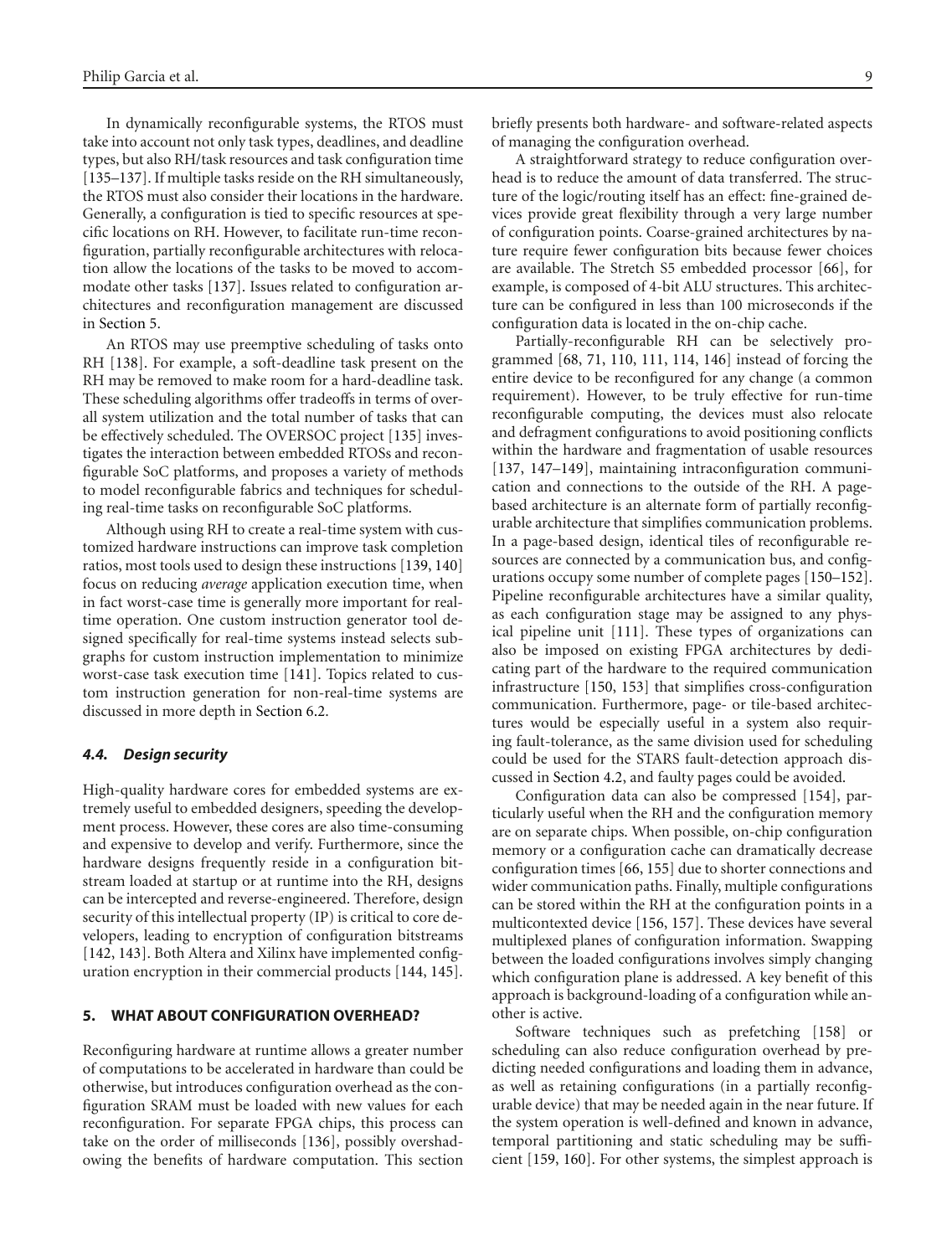

<span id="page-9-2"></span>FIGURE 7: Different implementations (fast but large, small but slower, or software) for three kernels (**A**, **B**, and **C**) are shown over time. Shaded areas show when kernels are not needed. In this example, one fast or two small kernels can fit in RH simultaneously.

to load configurations as they are needed, removing one or more configurations from the RH if necessary to free sufficient resources [\[66](#page-12-23), [155,](#page-15-26) [161,](#page-16-4) [162\]](#page-16-5).

In more complex systems, compiler- or user-inserted directives can be used to preload the configurations in order to minimize configuration overhead [\[155\]](#page-15-26), or the configuration schedule can be determined during application compilation [\[163\]](#page-16-6), dynamically at runtime [\[137](#page-15-9), [153](#page-15-24), [164](#page-16-7)– [171](#page-16-8)], or a combination of the two [\[152\]](#page-15-23). Although dynamic scheduling requires some overhead to compute the schedule, this is essential if a variety of applications will execute concurrently on the hardware, breaking the static predictability of the next-needed configuration. Dynamic scheduling also raises the possibility of runtime binding of resources to either the reconfigurable logic or the host processor [\[168](#page-16-9)[–170](#page-16-10)], and of choosing between different versions of the computation created in advance or dynamically [\[75](#page-13-11), [99](#page-14-2)] based on area/speed/power tradeoffs [\[153,](#page-15-24) [165](#page-16-11), [170](#page-16-10), [172](#page-16-12)] as shown in [Figure 7.](#page-9-2) This could allow an embedded device to run much faster when plugged in, and save power when operating on batteries. To facilitate this scheduling, the RH could be context-switched, saving the current state before loading a new one [\[66,](#page-12-23) [173,](#page-16-13) [174\]](#page-16-14), possibly allowing preemptive scheduling of the resources [\[137\]](#page-15-9).

# <span id="page-9-0"></span>**6. WHAT TOOLS AID THE RECONFIGURABLE EMBEDDED DESIGNER?**

The design of reconfigurable embedded systems, or applications for them, is frequently a complex process. Fortunately, tools can assist the designer in this process, as described in this section.

#### *6.1. Hardware/software codesign*

The reconfigurable computing hardware/software (HW/SW) codesign problem is similar to general HW/SW codesign, and in many cases FPGAs are used to demonstrate techniques even if they do not leverage run-time reconfiguration [\[24](#page-11-10), [175](#page-16-15), [176](#page-16-16)]. Design patterns [\[77\]](#page-13-19) in many cases can apply equally well to general hardware design and hardware design for reconfigurable computing. This section primarily focuses on areas of codesign specific to embedded reconfigurable computing. More information on general HW/SW codesign can be found elsewhere [\[177](#page-16-17)[–180\]](#page-16-18).

HW<sub>small</sub> (HW<sub>small</sub> HW<sub>small</sub> HW<sub>small</sub> HW<sub>small</sub> HW<sub>small</sub> HW<sub>small</sub> HW<sub>small</sub> HW<sub>small</sub> HW<sub>small</sub> HW<sub>small</sub> HW<sub>small</sub> HW<sub>small</sub> HW<sub>small</sub> HW<sub>small</sub> HW<sub>small</sub> HW<sub>small</sub> HW<sub>small</sub> HW<sub>small</sub> HW<sub>small</sub> HW<sub>small</sub> HW<sub>small</sub> H the components separately for each resource [\[171](#page-16-8)]. Alternately, applications can be specified in a more unified form, Designers can manually HW/SW partition applications using a combination of profiling and intuition, and develop generally using a high-level language (HLL) such as C or Java [\[66,](#page-12-23) [175,](#page-16-15) [181](#page-16-19)[–183\]](#page-16-20), but in many cases these compilers require code annotations to specify hardware-specific information (custom bitwidths, parallelism, etc.) or only operate on a restricted subset of the language. Some compilers permit parallelism to be specified at the task level using threads [\[184](#page-16-21), [185](#page-16-22)]. However, compiling hardware from a softwarestyle description can be difficult or inefficient due to the sequential nature of software, and the spatial nature of hardware [\[186](#page-17-0)[–188\]](#page-17-1). Some efforts have therefore focused on new ways to express computations that are more agnostic to final implementation in hardware or software, expressing instead the dataflow of the application [\[151,](#page-15-28) [189](#page-17-2)[–191\]](#page-17-3). One aspect of HW/SW codesign unique to RH is temporal partitioning [\[160](#page-16-3), [171,](#page-16-8) [192,](#page-17-4) [193](#page-17-5)], the process of breaking up a single circuit or a series of computations into a set of configurations swapped in and out of the RH over time. Some systems also allow these configurations to be dynamically placed and connected to the other components on RH [\[162](#page-16-5), [194](#page-17-6)].

> Finally, designing an application for an embedded system with RH has the advantage that verification tools can use the RH in conjunction with software simulation and debugging to accelerate the verification process [\[66](#page-12-23), [195](#page-17-7)[–198](#page-17-8)]. If design errors are found, the RH can be reconfigured with a fixed design because configuration is not a permanent process.

# <span id="page-9-1"></span>*6.2. Processor ISA customization*

Backwards-compatibility is generally far less critical to embedded systems than to general-purpose computers. This allows embedded systems designers the freedom to adapt processors' ISAs to changing needs and technologies, and makes custom compilers for such ISAs less of a burden as embedded applications are frequently developed by the same company that develops the hardware (or one of its partners). RH allows the designers to use a single chip design to implement dramatically different ISAs by reprogramming the RH with different functionalities. Multiple design tools are available to automate this process [\[66,](#page-12-23) [139](#page-15-11), [140](#page-15-12), [199](#page-17-9), [200](#page-17-10)]. These tools generally examine precompiled binary instruction streams and generate data flow graphs as candidates for custom instructions. Another approach is to create a compile-time list of potential configurations and their associated binary instruction graph, and at run time detect those graphs in the instruction stream, replacing them with the appropriate RH operations [\[140\]](#page-15-12).

The SPREE tool [\[200\]](#page-17-10) is a manual-assist tool that allows a designer to explore processor tradeoffs such as pipeline depth, software versus hardware implementation of components such as multiplication and division, and other design features. The tool also removes unused instructions to save area. Tool chains from Altera and Xilinx focus on SoPC platform design, with parameterizable soft-core processors manually tuned to the respective FPGA architectures, and core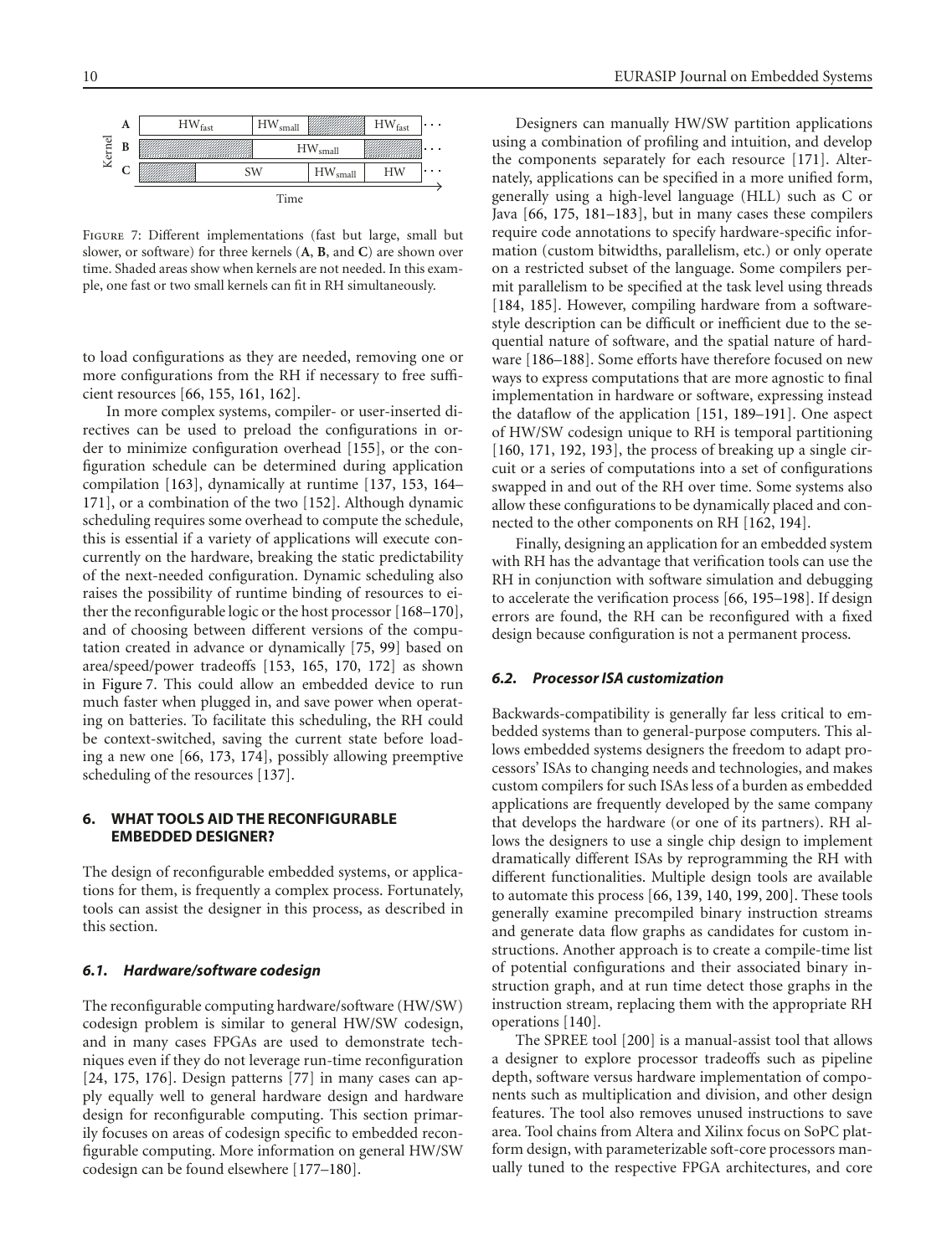generators to create other common computational structures needed on SoPC designs. Developers using Stretch processors write applications in C, profile them, and choose candidate functions for RH to implement in a C variant designed to specify hardware [\[66,](#page-12-23) [120\]](#page-14-18). Finally, for designers wanting to create a fixed-silicon custom processor with a reconfigurable functional unit (instead of a soft-core processor implemented on an FPGA), customizable processors such as Xtensa [\[201\]](#page-17-11) provide a base processor design and a tool-set for customization. Xtensa is the base of Stretch, Inc. commercially available reconfigurable embedded processors [\[66\]](#page-12-23).

#### *6.3. Automated RH design*

Finally, automatic design tools can aid in the creation of the RH itself [\[202](#page-17-12)[–204\]](#page-17-13). The Totem project focuses on the creation of automatic design tools to create coarse-grained domain-specific RH for SoCs based on the intended applications [\[203\]](#page-17-14). Other work investigates the use of synthesizable FPGA structures either specifically for embedding in SoCs [\[23](#page-11-9), [202](#page-17-12)] or tile-based FPGA layout generators usable either in SoCs or as stand-alone architectures [\[204\]](#page-17-13). This latter work created architectures in 34 person-weeks instead of 50 person-years, with only a 36% area penalty.

## <span id="page-10-8"></span>**7. WHAT DOES THE FUTURE HOLD?**

Reconfigurable hardware faces a number of challenges if it is to become commonplace in embedded systems. First, there is a Catch-22 in that because reconfigurable computing is not a common technique in commercial hardware, it is not yet something that many embedded designers will know to consider. This problem is gradually being overcome with the introduction of reconfigurable computing in certain embedded areas, such as network routers, high-definition video servers, automobiles, wireless base stations, and medical imaging systems. Furthermore, a greater number of people are exposed to reconfigurable hardware as more universities include courses and laboratories using FPGAs. Second, the strict power limitations of many embedded systems highlights the power inefficiency of LUT-based reconfigurable hardware compared to ASIC designs. Because power concerns are intensifying in all areas of computing, research will increasingly focus on power efficiency. Efforts are already underway, with researchers studying a variety of architectural and CAD techniques to improve power dissipation in reconfigurable hardware and computing. Third, the flexibility of reconfigurable hardware that permits the fault tolerance benefits discussed in this article also increases the hardware's susceptibility to faults due to the extra area introduced to support reconfigurability and the use of SRAM-based configuration bits. Innovative reconfigurable architectures, circuitlevel design methodologies, and techniques for detecting and avoiding faults are needed to further improve the fault tolerance of reconfigurable hardware.

There are also a number of software-related issues to consider. Compiler support, while improving, is not yet at the level required for widespread adoption of embedded reconfigurable computing. In most cases the computations to be implemented in software and the computations to be implemented in hardware must be specified separately in different languages, and compiled with different toolsets. While some systems and tool suites do offer a more unified flow, these are currently less common. Continued research in effective hardware-software codesign is essential to improve the ease of application design for embedded reconfigurable systems. Furthermore, even though the concept of OS support of reconfigurable hardware was proposed nearly a decade ago, this area remains open.

These challenges are worth addressing, as reconfigurable hardware has many advantages for embedded systems. Implementing compute-intensive applications partially or completely in hardware can dramatically improve system performance and/or decrease system power consumption. The flexibility of the hardware allows a single structure to act as an accelerator for a variety of calculations, saving the area that discrete specialized structures would otherwise require, and allowing new computations to be implemented on the hardware after fabrication. That flexibility can also be used to reduce the design and production cost of embedded system components, as one physical design can be reused for multiple different tasks, amortizing NREs. Finally, reconfigurability provides new opportunities for fault-tolerance, since a design implemented in the reconfigurable hardware can be configured to avoid faulty areas of that hardware. In some cases, the reconfigurable hardware can even be configured to implement the functionality of a faulty component elsewhere in the system. For all of these reasons, reconfigurable hardware is a compelling component for embedded system design.

#### <span id="page-10-1"></span><span id="page-10-0"></span>**REFERENCES**

- [1] J. Greene, E. Hamdy, and S. Beal, "Antifuse field programmable gate arrays," *Proceedings of the IEEE*, vol. 81, no. 7, pp. 1042–1056, 1993.
- <span id="page-10-2"></span>[2] Actel Corporation, "Programming Antifuse Devices Application Note," Actel, Mountain View, Calif, USA, 2005, [http://www.actel.com.](http://www.actel.com)
- <span id="page-10-3"></span>[3] G. Lu, H. Singh, M. Lee, N. Bagherzadeh, F. J. Kurdahi, and E. M. C. Filho, "The morphoSys parallel reconfigurable system," in *Proceedings of 5th International Euro-Par Conference on Parallel Processing (Euro-Par '99)*, pp. 727–734, Toulouse, France, August-September 1999.
- <span id="page-10-4"></span>[4] G. Kuzmanov, G. Gaydadjiev, and S. Vassiliadis, "The MOLEN processor prototype," in *Proceedings of 12th Annual IEEE Symposium on Field-Programmable Custom Computing Machines (FCCM '04)*, pp. 296–299, Napa Valley, Calif, USA, April 2004.
- <span id="page-10-5"></span>[5] D. Pramanik, H. Kamberian, C. Progler, M. Sanie, and D. Pinto, "Cost effective strategies for ASIC masks," in *Cost and Performance in Integrated Circuit Creation*, vol. 5043 of *Proceedings of SPIE*, pp. 142–152, Santa Clara, Calif, USA, February 2003.
- <span id="page-10-6"></span>[6] Actel Corporation, "Flash FPGAs in the value-based market white paper," Tech. Rep. 55900021-0, Actel, Mountain View, Calif, USA, 2005, [http://www.actel.com.](http://www.actel.com)
- <span id="page-10-7"></span>[7] B. Moyer, "Low-power design for embedded processors," *Proceedings of the IEEE*, vol. 89, no. 11, pp. 1576–1587, 2001.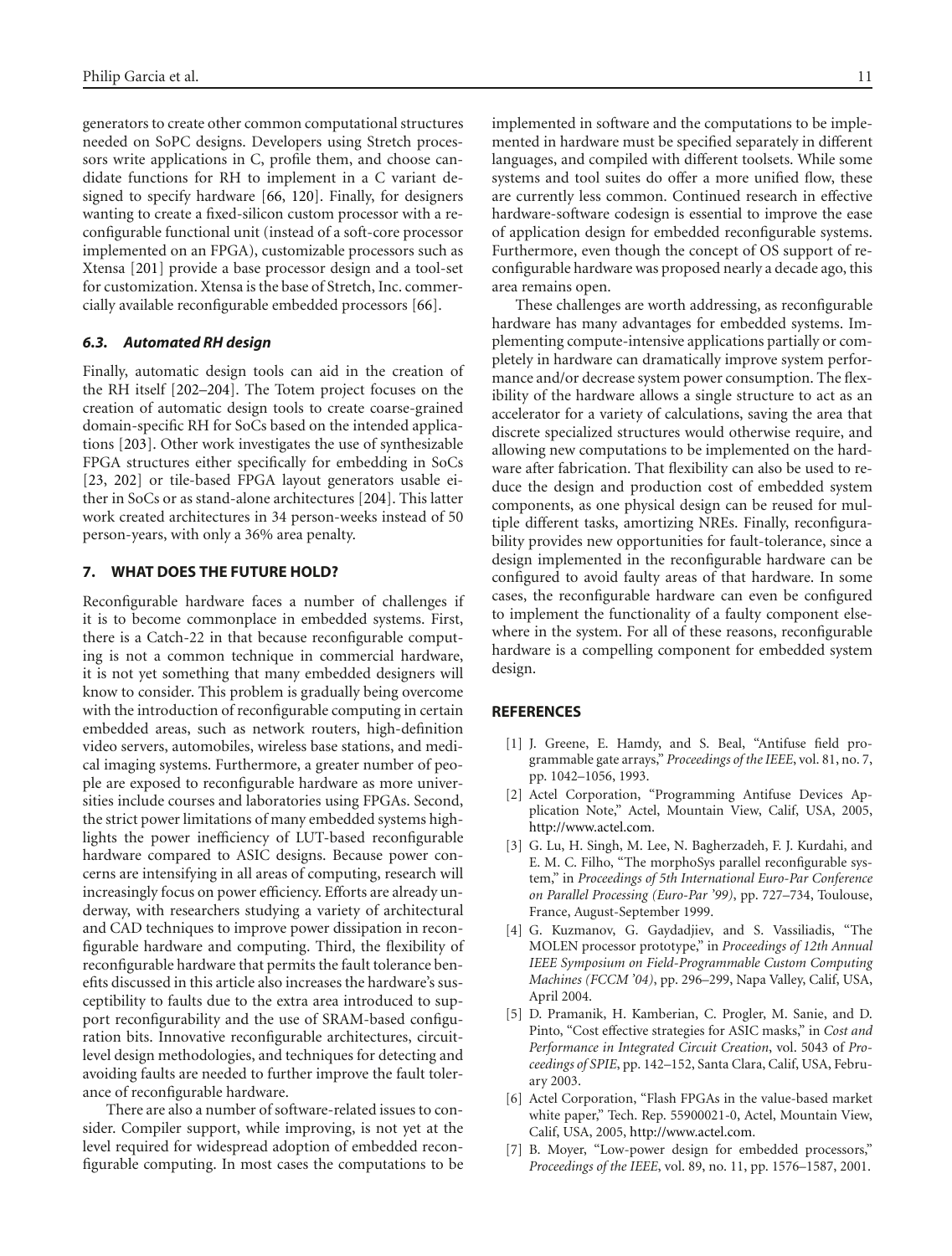- <span id="page-11-0"></span>[8] A. Abnous, K. Seno, Y. Ichikawa, M. Wan, and J. Rabaey, "Evaluation of a low-power reconfigurable DSP architecture," in *Proceedings of the 5th Reconfigurable Architectures Workshop (RAW '98)*, pp. 55–60, Orlando, Fla, USA, March 1998.
- <span id="page-11-18"></span>[9] O. Mencer, M. Morf, and M. J. Flynn, "Hardware software tri-design of encryption for mobile communication units," in *Proceedings of IEEE International Conference on Acoustics, Speech and Signal Processing (ICASSP '98)*, vol. 5, pp. 3045– 3048, Seattler, Wash, USA, May 1998.
- <span id="page-11-2"></span>[10] R. Tessier and W. Burleson, "Reconfigurable computing and digital signal processing: a survey," *Journal of VLSI Signal Processing*, vol. 28, no. 1-2, pp. 7–27, 2001.
- <span id="page-11-22"></span>[11] A. Lodi, M. Toma, and F. Campi, "A pipelined configurable gate array for embedded processors," in *Proceedings of ACM/SIGDA 11th International Symposium on Field-Programmable Gate Arrays (FPGA '03)*, pp. 21–29, Monterey, Calif, USA, February 2003.
- <span id="page-11-1"></span>[12] G. K. Rauwerda, G. J. M. Smit, and P. M. Heysters, "Implementation of multi-standard wireless communication receivers in a heterogeneous reconfigurable system-on-chip," in *Proceedings of the 16th ProRISC Workshop*, pp. 421–427, Veldhoven, The Netherlands, November 2005.
- <span id="page-11-3"></span>[13] I. Kuon and J. Rose, "Measuring the gap between FPGAs and ASICs," in *Proceedings of the ACM/SIGDA 14th International Symposium on Field-Programmable Gate Arrays (FPGA '06)*, pp. 21–30, Monterey, Calif, USA, February 2006.
- <span id="page-11-4"></span>[14] P. A. Laplante, "Computing requirements for self-repairing space systems," *Journal of Aerospace Computing, Information and Communication*, vol. 2, no. 3, pp. 154–169, 2005.
- <span id="page-11-5"></span>[15] T. Branca, "How to Add Features and Fix Bugs - Remotely. Here's What You Need to Consider When Designing a Xilinx Online Application," Xilinx, 2001.
- <span id="page-11-6"></span>[16] C. F. Da Silva and A. M. Tokarnia, "RECASTER: synthesis of fault-tolerant embedded systems based on dynamically reconfigurable FPGAs," in *Proceedings of the 18th International Parallel and Distributed Processing Symposium (IPDPS '04)*, pp. 2003–2008, Santa Fe, NM, USA, April 2004.
- <span id="page-11-7"></span>[17] J. Rose, A. El Gamal, and A. Sangiovanni-Vincentelli, "Architecture of field-programmable gate arrays," *Proceedings of the IEEE*, vol. 81, no. 7, pp. 1013–1029, 1993.
- [18] W. H. Mangione-Smith, B. Hutchings, D. Andrews, et al., "Seeking solutions in configurable computing," *IEEE Computer*, vol. 30, no. 12, pp. 38–43, 1997.
- [19] S. Hauck, "The roles of FPGAs in reprogrammable systems," *Proceedings of the IEEE*, vol. 86, no. 4, pp. 615–638, 1998.
- <span id="page-11-13"></span>[20] R. Hartenstein, "Trends in reconfigurable logic and reconfigurable computing," in *Proceedings of the 9th IEEE International Conference on Electronics, Circuits, and Systems (ICECS '02)*, pp. 801–808, Dubrovnik, Croatia, September 2002.
- <span id="page-11-19"></span>[21] K. Compton and S. Hauck, "Reconfigurable computing: a survey of systems and software," *ACM Computing Surveys*, vol. 34, no. 2, pp. 171–210, 2002.
- <span id="page-11-8"></span>[22] T. J. Todman, G. A. Constantinides, S. J. E. Wilton, O. Mencer, W. Luk, and P. Y. K. Cheung, "Reconfigurable computing: architectures and design methods," *IEE Proceedings: Computers and Digital Techniques*, vol. 152, no. 2, pp. 193–207, 2005.
- <span id="page-11-9"></span>[23] N. Kafafi, K. Bozman, and S. J. E. Wilton, "Architectures and algorithms for synthesizable embedded programmable logic cores," in *Proceedings of ACM/SIGDA 11th International Symposium on Field-Programmable Gate Arrays (FPGA '03)*, pp. 3–11, Monterey, Calif, USA, February 2003.
- <span id="page-11-10"></span>[24] M. Luthra, S. Gupta, N. Dutt, R. Gupta, and A. Nicolau, "Interface synthesis using memory mapping for an FPGA platform," in *Proceedings of IEEE 21st International Conference on Computer Design: VLSI in Computers and Processors (ICCD '03)*, pp. 140–145, San Jose, Calif, USA, October 2003.
- <span id="page-11-20"></span>[25] T. Wong and S. J. E. Wilton, "Placement and routing for non-rectangular embedded programmable logic cores in SoC design," in *IEEE International Conference on Field-Programmable Technology (FPT '04)*, pp. 65–72, Brisbane, Australia, December 2004.
- <span id="page-11-11"></span>[26] L. Shannon and P. Chow, "Simplifying the integration of processing elements in computing systems using a programmable controller," in *Proceedings of 13th Annual IEEE Symposium on Field-Programmable Custom Computing Machines (FCCM '05)*, pp. 63–72, Napa Valley, Calif, USA, April 2005.
- <span id="page-11-12"></span>[27] B. R. Quinton and S. J. E. Wilton, "Post-silicon debug using programmable logic cores," in *Proceedings of the IEEE International Conference on Field-Programmable Technology (FPT '05)*, pp. 241–248, Singapore, Republic of Singapore, December 2005.
- <span id="page-11-14"></span>[28] A. Alsolaim, J. Becker, M. Glesner, and J. Starzyk, "Architecture and application of a dynamically reconfigurable hardware array for future mobile communication systems," in *Proceedings of the Annual IEEE Symposium on Field-Programmable Custom Computing Machines (FCCM '00)*, pp. 205–214, Napa Valley, Calif, USA, April 2000.
- [29] C. Dick and F. Harris, "FPGA implementation of an OFDM PHY," in *Proceedings of the 37th Asilomar Conference on Signals, Systems and Computers*, vol. 1, pp. 905–909, Pacific Grove, Calif, USA, November 2003.
- [30] B. Mohebbi, E. C. Filho, R. Maestre, M. Davies, and F. J. Kurdahi, "A case study of mapping a software-defined radio (SDR) application on a reconfigurable DSP core," in *Proceedings of 1st IEEE/ACM/IFIP International Conference on Hardware/Software Codesign and System Synthesis*, pp. 103–108, Newport Beach, Calif, USA, October 2003.
- [31] K. Sarrigeorgidis and J. M. Rabaey, "Massively parallel wireless reconfigurable processor architecture and programming," in *Proceedings of 17th International Parallel and Distributed Processing Symposium (IPDPS '03)*, pp. 170–177, Nice, France, April 2003.
- [32] C. Ebeling, C. Fisher, G. Xing, M. Shen, and H. Liu, "Implementing an OFDM receiver on the RaPiD reconfigurable architecture," *IEEE Transactions on Computers*, vol. 53, no. 11, pp. 1436–1448, 2004.
- <span id="page-11-21"></span>[33] G. K. Rauwerda, P. M. Heysters, and G. J. M. Smit, "Mapping wireless communication algorithms onto a reconfigurable architecture," *Journal of Supercomputing*, vol. 30, no. 3, pp. 263– 282, 2004.
- [34] A. Rudra, "FPGA-based applications for software radio," *RF Design Magazine*, pp. 24–35, 2004.
- <span id="page-11-15"></span>[35] P. Ryser, "Software define radio with reconfigurable hardware and software: a framework for a TV broadcast receiver," in *Embedded Systems Conference*, San Francisco, Calif, USA, March 2005, [http://www.xilinx.com/products/design](http://www.xilinx.com/products/design_resources/proc_central/resource/proc_central_resources.htm) resources/proc [central/resource/proc](http://www.xilinx.com/products/design_resources/proc_central/resource/proc_central_resources.htm) central resources.htm.
- <span id="page-11-16"></span>[36] Altera Inc., "Altera Devices on the Cutting Edge of Medical Technology," 2000, [http://www.altera.com/corporate/cust](http://www.altera.com/corporate/cust_successes/customer/cst-CTI_PET.html) [successes/customer/cst-CTI](http://www.altera.com/corporate/cust_successes/customer/cst-CTI_PET.html) PET.html.
- <span id="page-11-17"></span>[37] S. Coric, M. Leeser, E. Miller, and M. Trepanier, "Parallelbeam backprojection: an FPGA implementation optimized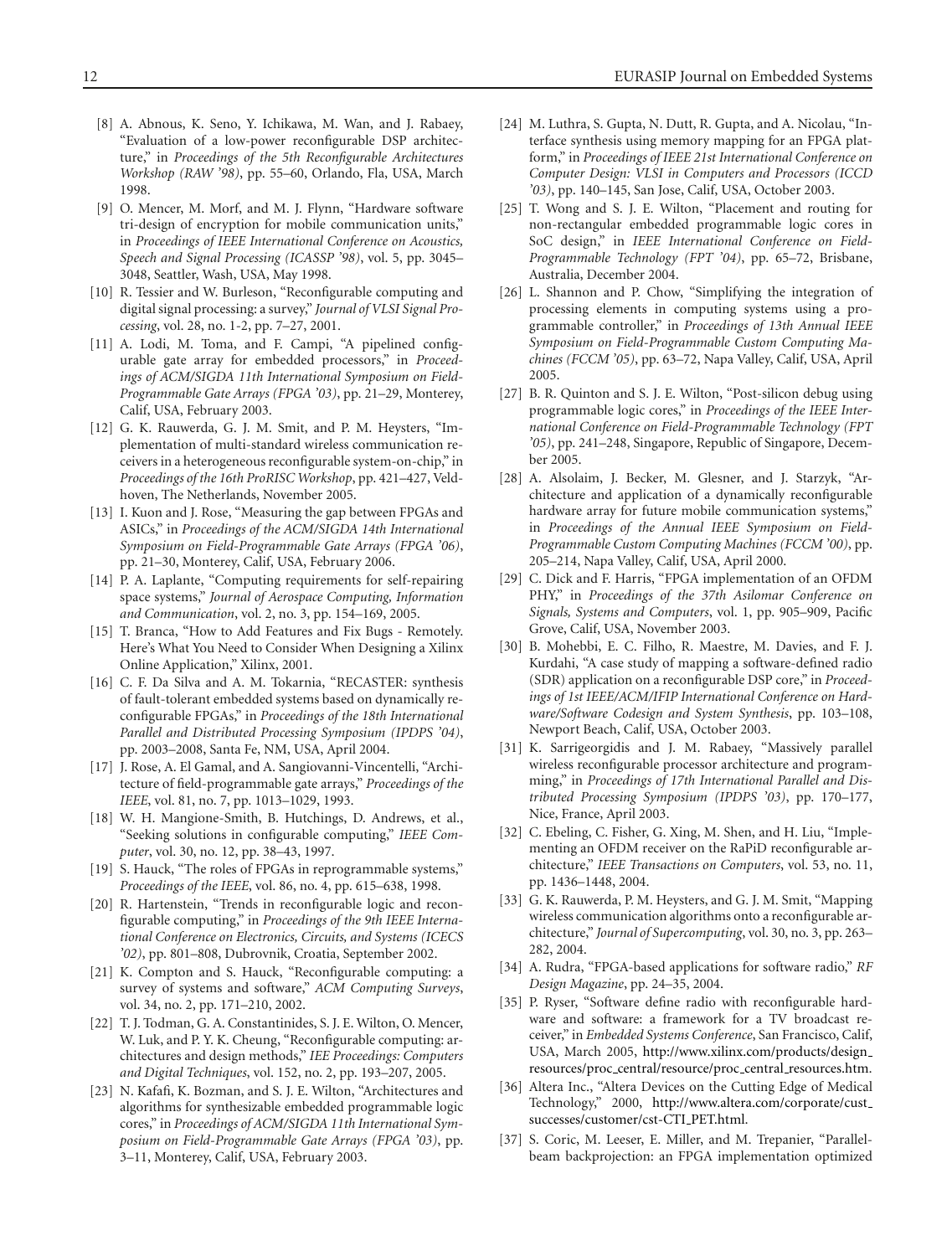for medical imaging," in *Proceedings of the ACM/SIGDA International Symposium on Field-Programmable Gate Arrays (FPGA '02)*, pp. 217–226, Monterey, Calif, USA, February 2002.

- <span id="page-12-0"></span>[38] A. Johnson and K. Mackenzie, "Pattern matching in reconfigurable logic for packet classification," in *Proceedings of International Conference on Compilers, Architecture, and Synthesis for Embedded Systems (CASES '01)*, pp. 126–130, Atlanta, Ga, USA, November 2001.
- <span id="page-12-2"></span>[39] F. Braun, J. Lockwood, and M. Waldvogel, "Protocol wrappers for layered network packet processing in reconfigurable hardware," *IEEE Micro*, vol. 22, no. 1, pp. 66–74, 2002.
- <span id="page-12-3"></span>[40] E. L. Horta, J. W. Lockwood, D. E. Taylor, and D. Parlour, "Dynamic hardware plugins in an FPGA with partial runtime reconfiguration," in *Proceedings of the 39th Design Automation Conference*, pp. 343–348, New Orleans, La, USA, June 2002.
- [41] Lattice Semiconductor Corporation, "Lattice Orca ORLI10G Datasheet," 2002.
- <span id="page-12-1"></span>[42] Z. K. Baker and V. K. Prasanna, "A methodology for synthesis of efficient intrusion detection systems on FPGAs," in *Proceedings of the 12th Annual IEEE Symposium on Field-Programmable Custom Computing Machines (FCCM '04)*, pp. 135–144, Napa Valley, Calif, USA, April 2004.
- <span id="page-12-4"></span>[43] F. Crowe, A. Daly, T. Kerins, and W. Marnane, "Single-chip FPGA implementation of a cryptographic co-processor," in *Proceedings of the IEEE International Conference on Field-Programmable Technology*, pp. 279–285, Brisbane, Australia, December 2004.
- <span id="page-12-5"></span>[44] T. T.-O. Kwok and Y.-K. Kwok, "On the design of a selfreconfigurable SoPC based cryptographic engine," in *Proceedings of 24th International Conference on Distributed Computing Systems Workshops (ICDCS '04)*, pp. 876–881, Tokyo, Japan, March 2004.
- <span id="page-12-6"></span>[45] R. Khasgiwale, L. Krnan, A. Perinkulam, and R. Tessier, "Reconfigurable data acquisition system for weather radar applications," in *Proceedings of 48th Midwest Symposium on Circuits and Systems (MWSCAS '05)*, pp. 822–825, Cincinnati, Ohio, USA, August 2005.
- <span id="page-12-7"></span>[46] C. Sanderson and D. Shand, "FPGAs supplant processors and ASICs in advanced imaging applications," *FPGA and Structured ASIC Journal*, 2005, [http://www.fpgajournal.com/](http://www.fpgajournal.com/articles_2005/20050104_nallatech.htm) articles [2005/20050104](http://www.fpgajournal.com/articles_2005/20050104_nallatech.htm) nallatech.htm.
- <span id="page-12-8"></span>[47] T. R. Rimmele, "Recent advances in solar adaptive optics," in *Advancements in Adaptive Optics*, vol. 5490 of *Proceedings of SPIE*, pp. 34–46, Glasgow, Scotland, UK, June 2004.
- <span id="page-12-9"></span>[48] T. Fry and S. Hauck, "SPIHT image compression on FPGAs," *IEEE Transactions on Circuits and Systems for Video Technology*, vol. 15, no. 9, pp. 1138–1147, 2005.
- <span id="page-12-10"></span>[49] R. O. Reynolds, P. H. Smith, L. S. Bell, and H. U. Keller, "Design of Mars lander cameras for Mars Pathfinder, Mars Surveyor '98 and Mars Surveyor '01," *IEEE Transactions on Instrumentation and Measurement*, vol. 50, no. 1, pp. 63–71, 2001.
- <span id="page-12-11"></span>[50] M. Kifle, M. Andro, Q. K. Tran, G. Fujikawa, and P. P. Chu, "Toward a dynamically reconfigurable computing and communication system for small spacecraft," in *Proceedings of the 21st International Communication Satellite System Conference & Exhibit (ICSSC '03)*, Yokohama, Japan, April 2003.
- <span id="page-12-12"></span>[51] A. Stoica, D. Keymeulen, C.-S. Lazaro, W.-T. Li, K. Hayworth, and R. Tawel, "Toward on-board synthesis and adaptation of electronic functions: an evolvable hardware approach," in

*Proceedings of IEEE Aerospace Applications Conference*, vol. 2, pp. 351–357, Aspen, Colo, USA, March 1999.

- <span id="page-12-13"></span>[52] J. W. Weingarten, G. Gruener, and R. Siegwart, "A state-ofthe-art 3D sensor for robot navigation," in *Proceedings of IEEE/RSJ International Conference on Intelligent Robots and Systems (IROS '04)*, vol. 3, pp. 2155–2160, Sendai, Japan, September-October 2004.
- <span id="page-12-14"></span>[53] W. J. MacLean, "An evaluation of the suitability of FPGAs for embedded vision systems," in *Proceedings of IEEE Conference on Computer Vision and Pattern Recognition (CVPR '05)*, vol. 3, pp. 131–131, San Diego, Calif, USA, June 2005.
- <span id="page-12-15"></span>[54] K. Parnell, "You can take it with you: on the road with Xilinx," *Xcell Journal*, no. 43, 2002.
- <span id="page-12-16"></span>[55] K. Parnell, "The changing face of automotive ECU design," *Xcell Journal*, no. 53, 2005.
- <span id="page-12-17"></span>[56] Drivven, "Programmable Logic IP Cores for FPGA and CPLD," [http://www.drivven.com/ProgrammableLogic-](http://www.drivven.com/ProgrammableLogicIPCores.htm)[IPCores.htm,](http://www.drivven.com/ProgrammableLogicIPCores.htm) 2006.
- <span id="page-12-18"></span>[57] D. Desmet, P. Avasare, P. Coene, et al., "Design of Cam-Eleon: a run-time reconfigurable web camera," in *Embedded Processor Design Challenges: Systems, Architectures, Modeling, and Simulation (SAMOS '02)*, vol. 2268 of *LNCS*, pp. 274– 290, Springer, Berlin, Germany, 2002.
- <span id="page-12-19"></span>[58] M. Leaser, S. Miller, and H. Yu, "Smart camera based on reconfigurable hardware enables diverse real-time applications," in *Proceedings of 12th Annual IEEE Symposium on Field-Programmable Custom Computing Machines (FCCM '04)*, pp. 147–155, Napa Valley, Calif, USA, April 2004.
- <span id="page-12-20"></span>[59] J.-Y. Mignolet, S. Vernalde, D. Verkest, and R. Lauwereins, "Enabling hardware-software multitasking on a reconfigurable computing platform for networked portable multimedia appliances," in *Proceedings of the International Conference on Engineering Reconfigurable Systems and Algorithms*, pp. 116–122, Las Vegas, Nev, USA, June 2002.
- <span id="page-12-26"></span>[60] K. M. Hou, E. Yao, X. W. Tu, et al., "A reconfigurable and flexible parallel 3D vision system for a mobile robot," in *Proceedings of Computer Architectures for Machine Perception*, pp. 215–221, New Orleans, La, USA, December 1993.
- <span id="page-12-21"></span>[61] J. P. Durbano, F. E. Ortiz, J. R. Humphrey, P. F. Curt, and D. W. Prather, "FPGA-based acceleration of the 3D finite-difference time-domain method," in *Proceedings of the 12th Annual IEEE Symposium on Field-Programmable Custom Computing Machines (FCCM '04)*, pp. 156–163, Napa Valley, Calif, USA, April 2004.
- <span id="page-12-22"></span>[62] Elixent, *DFA1000 RISC Accelerator*, Elixent, Bristol, England, 2002.
- <span id="page-12-24"></span>[63] K. Leijten-Nowak and J. L. Van Meerbergen, "An FPGA architecture with enhanced datapath functionality," in *Proceedings of ACM/SIGDA 11th International Symposium on Field-Programmable Gate Arrays (FPGA '03)*, pp. 195–204, Monterey, Calif, USA, February 2003.
- <span id="page-12-25"></span>[64] Silicon Hive, "Silicon Hive Technology Primer," Phillips Electronics NV, The Netherlands. 2003.
- [65] A. G. Ye and J. Rose, "Using multi-bit logic blocks and automated packing to improve field-programmable gate array density for implementing datapath circuits," in *IEEE International Conference on Field-Programmable Technology (FPT '04)*, pp. 129–136, Brisbane, Australia, December 2004.
- <span id="page-12-23"></span>[66] J. M. Arnold, "S5: the architecture and development flow of a software configurable processor," in *Proceedings of the IEEE International Conference on Field-Programmable Technology (FPT '05)*, pp. 121–128, Singapore, Republic of Singapore, December 2005.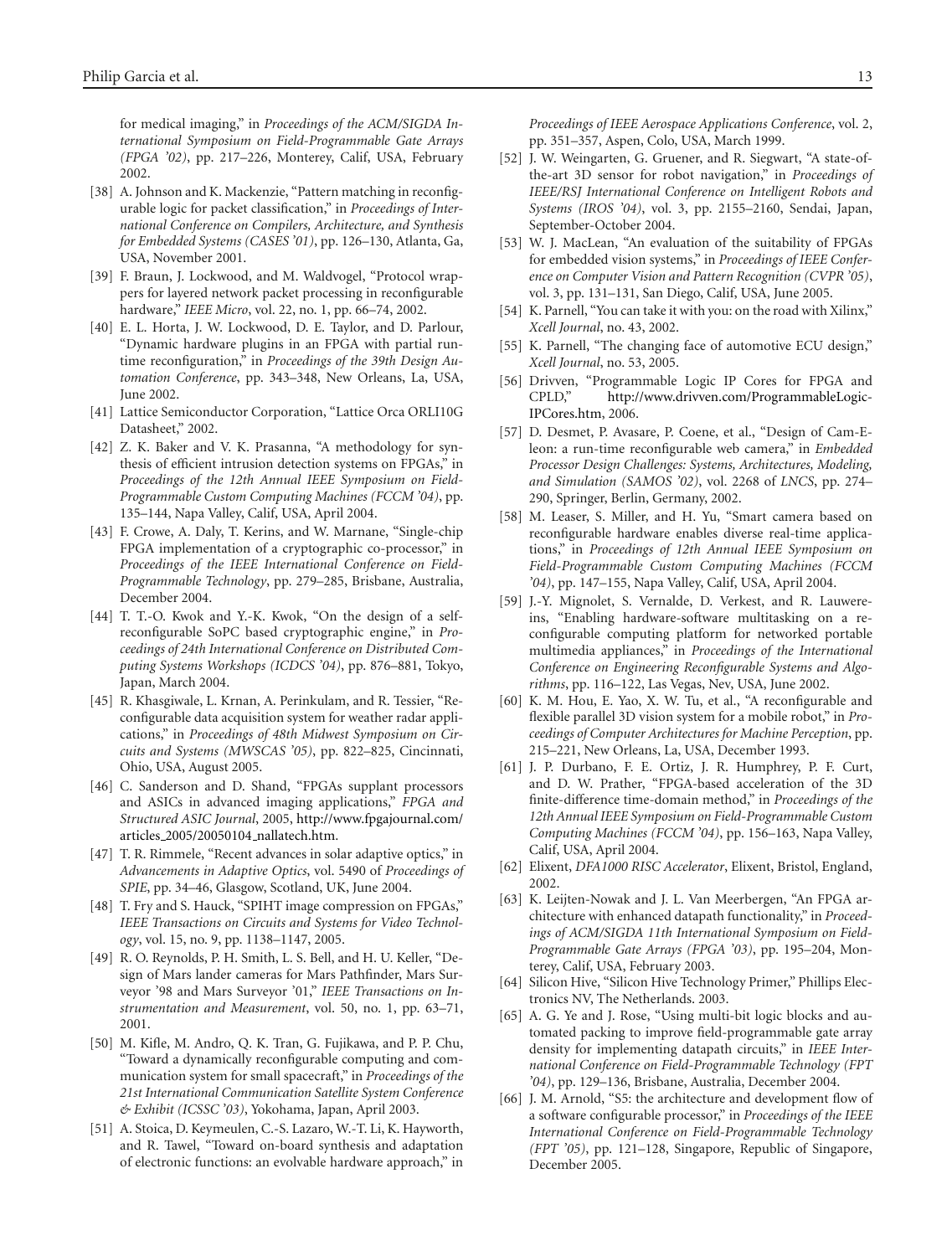- <span id="page-13-0"></span>[67] Altera Inc., *Stratix II Device Handbook, Volume 1*, Altera, San Jose, Calif, USA, 2005.
- <span id="page-13-18"></span>[68] Xilinx Inc., *Virtex-II Pro and Virtex-II Pro X Platform FPGAs: Complete Data Sheet*, Xilinx, San Jose, Calif, USA, 2005.
- <span id="page-13-1"></span>[69] Xilinx Inc., *Virtex-4 Family Overview*, Xilinx, San Jose, Calif, USA, 2004.
- <span id="page-13-2"></span>[70] S. Haynes, A. Ferrari, and P. Cheung, "Flexible reconfigurable multiplier blocks suitable for enhancing the architecture of FPGAs," in *Proceedings of the Custom Integrated Circuits Conference*, pp. 191–194, San Diego, Calif, USA, May 1999.
- <span id="page-13-3"></span>[71] S. Hauck, T. Fry, M. Hosler, and J. Kao, "The Chimaera reconfigurable functional unit," in *Proceedings of the 5th Annual IEEE Symposium on Field-Programmable Custom Computing Machines (FCCM '97)*, pp. 87–96, Napa Valley, Calif, USA, April 1997.
- <span id="page-13-4"></span>[72] V. Betz, J. Rose, and A. Marquardt, *Architecture and CAD for Deep-Submicron FPGAs*, Kluwer Academic, Boston, Mass, USA, 1999.
- <span id="page-13-5"></span>[73] K.-I. Kum and W. Sung, "Combined word-length optimization and high-level synthesis of digital signal processing systems," *IEEE Transactions on Computer-Aided Design of Integrated Circuits and Systems*, vol. 20, no. 8, pp. 921–930, 2001.
- [74] G. A. Constantinides, P. Y. K. Cheung, and W. Luk, "The multiple wordlength paradigm," in *Proceedings of the 9th Annual IEEE Symposium on Field-Programmable Custom Computing Machines (FCCM '01)*, pp. 51–60, Rohnert Park, Calif, USA, April-May 2001.
- <span id="page-13-11"></span>[75] U. Malik, K. So, and O. Diessel, "Resource-aware run-time elaboration of behavioural FPGA specifications," in *Proceedings of IEEE International Conference on Field-Programmable Technology (FPT '02)*, pp. 68–75, Hong Kong, December 2002.
- [76] Z. Zhao and M. Leeser, "Precision modeling of floating-point applications for variable bitwidth computing," in *Proceedings of the International Conference on Engineering of Reconfigurable Systems and Algorithms (ERSA '03)*, pp. 208–214, Las Vegas, Nev, USA, June 2003.
- <span id="page-13-19"></span>[77] A. DeHon, J. Adams, M. DeLorimier, et al., "Design patterns for reconfigurable computing," in *Proceedings of the 12th Annual IEEE Symposium on Field-Programmable Custom Computing Machines (FCCM '04)*, pp. 13–23, Napa Valley, Calif, USA, April 2004.
- [78] K. Han, B. L. Evans, and E. E. Swartzlander Jr., "Data wordlength reduction for low-power signal processing software," in *IEEE Workshop on Signal Processing Systems (SIPS '04)*, pp. 343–348, Austin, Tex, USA, October 2004.
- [79] J. Park, P. C. Diniz, and K. R. Shesha Shayee, "Performance and area modeling of complete FPGA designs in the presence of loop transformations," *IEEE Transactions on Computers*, vol. 53, no. 11, pp. 1420–1435, 2004.
- [80] M. L. Chang and S. Hauck, "Précis: a usercentric wordlength optimization tool," *IEEE Design and Test of Computers*, vol. 22, no. 4, pp. 349–361, 2005.
- <span id="page-13-6"></span>[81] C. Morra, J. Becker, M. Ayala-Rincon, and R. Hartenstein, "FELIX: using rewriting-logic for generating functionally equivalent implementations," in *Proceedings of International Conference on Field-Programmable Logic and Applications*, pp. 25–30, Tampere, Finland, August 2005.
- <span id="page-13-7"></span>[82] J. Cong and S. Xu, "Technology mapping for FPGAs with embedded memory blocks," in *Proceedings of the ACM/SIGDA International Symposium on Field-Programmable Gate Arrays (FPGA '98)*, pp. 179–188, Monterey, Calif, USA, February 1998.
- [83] S. J. E. Wilton, "Implementing logic in FPGA memory arrays: heterogeneous memory architectures," in *Proceedings of IEEE Symposium on Field-Programmable Custom Computing Machines (FCCM '02)*, pp. 142–147, Napa Valley, Calif, USA, April 2002.
- <span id="page-13-8"></span>[84] R. Tessier, V. Betz, D. Neto, and T. Gopalsamy, "Power-aware RAM mapping for FPGA embedded memory blocks," in *Proceedings of the ACM/SIGDA International Symposium on Field-Programmable Gate Arrays (FPGA '06)*, pp. 189–198, Monterey, Calif, USA, February 2006.
- <span id="page-13-15"></span>[85] S. Choi, R. Scrofano, V. K. Prasanna, and J.-W. Jang, "Energy-efficient signal processing using FPGAs," in *Proceedings of the ACM/SIGDA International Symposium on Field-Programmable Gate Arrays (FPGA '03)*, pp. 225–234, Monterey, Calif, USA, February 2003.
- <span id="page-13-16"></span>[86] J. Ou, S. Choi, and V. K. Prasanna, "Performance modeling of reconfigurable SoC architectures and energy-efficient mapping of a class of application," in *Proceedings of 11th Annual IEEE Symposium on Field-Programmable Custom Computing Machines (FCCM '03)*, pp. 241–250, Napa Valley, Calif, USA, April 2003.
- <span id="page-13-13"></span>[87] A. Gayasen, K. Lee, N. Vijaykrishnan, M. Kandemir, M. J. Irwin, and T. Tuan, "A dual-vdd low power FPGA architecture," in *Proceedings of the 14th International Conference on Field-Programmable Logic and Applications (FPL '04)*, pp. 145–157, Leuven, Belgium, August-September 2004.
- <span id="page-13-12"></span>[88] F. Li, Y. Lin, L. He, and J. Cong, "Low-power FPGA using pre-defined dual-Vdd/dual-Vt fabrics," in *Proceedings of ACM/SIGDA 12th International Symposium on Field-Programmable Gate Arrays (FPGA '04)*, vol. 12, pp. 42–50, Monterey, Calif, USA, February 2004.
- <span id="page-13-14"></span>[89] A. Rahman and V. Polavarapuv, "Evaluation of lowleakage design techniques for field programmable gate arrays," in *ACM/SIGDA International Symposium on Field-Programmable Gate Arrays (FPGA '04)*, vol. 12, pp. 23–30, Monterey, Calif, USA, February 2004.
- <span id="page-13-17"></span>[90] J. Lamoureux and S. J. E. Wilton, "On the interaction between power-aware computer-aided design algorithms for field-programmable gate arrays," *Journal of Low Power Electronics*, vol. 1, no. 2, pp. 119–132, 2005.
- <span id="page-13-9"></span>[91] K. K. W. Poon, S. J. E. Wilton, and A. Yan, "A detailed power model for field-programmable gate arrays," *ACM Transactions on Design Automation of Electronic Systems*, vol. 10, no. 2, pp. 279–302, 2005.
- <span id="page-13-10"></span>[92] A. DeHon, R. Huang, and J. Wawrzynek, "Hardware-assisted fast routing," in *Proceedings of the 10th Annual IEEE Symposium on Field-Programmable Custom Computing Machines (FCCM '02)*, pp. 205–215, Napa Valley, Calif, USA, April 2002.
- [93] P. Maidee, C. Ababei, and K. Bazargan, "Fast timing-driven partitioning-based placement for island style FPGAs," in *Proceedings of the 40th Design Automation Conference (DAC '03)*, pp. 598–603, Anaheim, Calif, USA, June 2003.
- [94] M. G. Wrighton and A. M. DeHon, "Hardware-assisted simulated annealing with application for fast FPGA placement," in *ACM/SIGDA 11th International Symposium on Field-Programmable Gate Arrays (FPGA '03)*, pp. 33–42, Monterey, Calif, USA, February 2003.
- [95] M. Handa and R. Vemuri, "Hardware assisted two dimensional ultra fast placement," in *Proceedings of the International Parallel and Distributed Processing Symposium (IPDPS '04)*, vol. 18, pp. 1915–1922, Santa Fe, NM, USA, April 2004.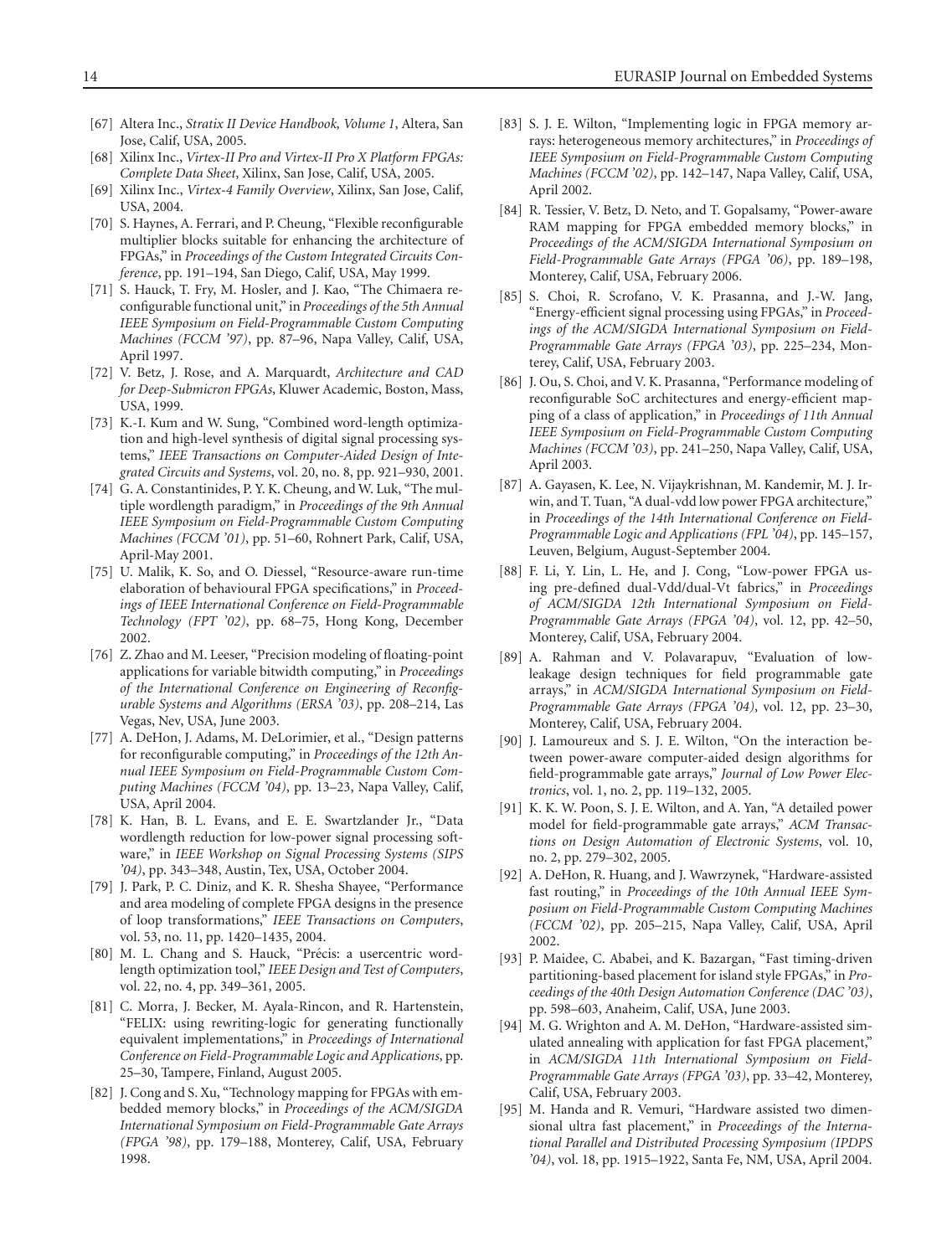- [96] S. Li and C. Ebeling, "QuickRoute: a fast routing algorithm for pipelined architectures," in *Proceedings of IEEE International Conference on Field-Programmable Technology (FPT '04)*, pp. 73–80, Brisbane, Australia, December 2004.
- <span id="page-14-0"></span>[97] R. Lysecky, F. Vahid, and S. X.-D. Tan, "A study of the scalability of on-chip routing for just-in-time FPGA compilation," in *Proceedings of 13th Annual IEEE Symposium on Field-Programmable Custom Computing Machines (FCCM '05)*, pp. 57–62, Napa Valley, Calif, USA, April 2005.
- <span id="page-14-1"></span>[98] M. Chu, N. Weaver, K. Sulimma, A. DeHon, and J. Wawrzynek, "Object oriented circuit-generators in Java," in *Proceedings of the 6th Annual IEEE Symposium on Field-Programmable Custom Computing Machines (FCCM '98)*, pp. 158–166, Napa Valley, Calif, USA, April 1998.
- <span id="page-14-2"></span>[99] A. Derbyshire and W. Luk, "Compiling run-time parametrisable designs," in *Proceedings of the IEEE International Conference on Field-Programmable Technology (FPT '02)*, pp. 44–51, Hong Kong, December 2002.
- <span id="page-14-3"></span>[100] W. Wolf, *Computers as Components: Principles of Embedded Computer Systems Design*, Morgan Kaufmann, San Francisco, Calif, USA, 2000.
- <span id="page-14-4"></span>[101] F. Barat, R. Lauwereins, and G. Deconinck, "Reconfigurable instruction set processors from a hardware/software perspective," *IEEE Transactions on Software Engineering*, vol. 28, no. 9, pp. 847–862, 2002.
- <span id="page-14-5"></span>[102] F. Razdan and M. Smith, "A high-performance microarchitecture with hardware-programmable functional units," in *Proceedings of the 27th Annual International Symposium on Microarchitecture (MICRO '94)*, pp. 172–180, San Jose, Calif, USA, November-December 1994.
- [103] R. D. Wittig and P. Chow, "OneChip: an FPGA processor with reconfigurable logic," in *Proceedings of the IEEE Symposium on FPGAs for Custom Computing Machines*, pp. 126– 135, Napa Valley, Calif, USA, April 1996.
- [104] J. E. Carrillo and P. Chow, "The effect of reconfigurable units in superscalar processors," in *Proceedings of the ACM/SIGDA International Symposium on Field-Programmable Gate Arrays (FPGA '01)*, pp. 141–150, Monterrey, Calif, USA, February 2001.
- [105] B. Mei, S. Vernalde, D. Verkest, and R. Lauwereins, "Design methodology for a tightly coupled VLIW/reconfigurable matrix architecture: a case study," in *Proceedings of the Conference on Design, Automation and Test in Europe (DATE '04)*, vol. 2, pp. 1224–1229, Paris, France, February 2004.
- <span id="page-14-6"></span>[106] Altera Inc., *Nios II Processor Reference Handbook*, Altera, San Jose, Calif, USA, 2005.
- <span id="page-14-7"></span>[107] Xilinx Inc., *MicroBlaze Processor Reference Guide*, Xilinx, San Jose, Calif, USA, 2003.
- <span id="page-14-8"></span>[108] A. Lawrence, A. Kay, W. Luk, T. Nomura, and I. Page, "Using reconfigurable hardware to speed up product development and performance," in *Proceedings of the 5th International Workshop on Field-Programmable Logic and Applications (FPL '95)*, pp. 111–118, Oxford, UK, August-September 1995.
- <span id="page-14-10"></span>[109] J. M. Rabaey, A. Abnous, Y. Ichikawa, K. Seno, and M. Wan, "Heterogeneous reconfigurable systems," in *IEEE Workshop on Signal Processing Systems, Design and Implementation (SiPS '97)*, pp. 24–34, Leicester, UK, November 1997.
- <span id="page-14-25"></span>[110] J. R. Hauser and J. Wawrzynek, "Garp: a MIPS processor with a reconfigurable coprocessor," in *Proceedings of the 5th Annual IEEE Symposium on Field-Programmable Custom Computing Machines (FCCM '97)*, pp. 12–21, Napa Valley, Calif, USA, April 1997.
- <span id="page-14-26"></span>[111] H. Schmit, D. Whelihan, A. Tsai, M. Moe, B. Levine, and R. R. Taylor, "PipeRench: a virtualized programmable datapath in 0.18 Micron technology," in *Proceedings of the Custom Integrated Circuits Conference*, pp. 63–66, Orlando, Fla, USA, May 2002.
- <span id="page-14-9"></span>[112] M. Bocchi, C. De Bartolomeis, C. Mucci, et al., "A XiRiscbased SoC for embedded DSP applications," in *Proceedings of the IEEE Custom Integrated Circuits Conference*, pp. 595–598, Orlando, Fla, USA, October 2004.
- <span id="page-14-11"></span>[113] R. B. Kujoth, C.-W. Wang, D. B. Gottlieb, J. J. Cook, and N. P. Carter, "A reconfigurable unit for a clustered programmablereconfigurable processor," in *Proceedings of ACM/SIGDA 12th International Symposium on Field-Programmable Gate Arrays (FPGA '04)*, vol. 12, pp. 200–209, Monterey, Calif, USA, February 2004.
- <span id="page-14-12"></span>[114] Xilinx Inc., *Virtex-II Platform FPGAs: Complete Data Sheet*, Xilinx, San Jose, Calif, USA, 2004.
- <span id="page-14-13"></span>[115] Actel Corporation, "VariCore<sup>TM</sup> Embedded Programmable Gate Array Core (EPGATM) 0.18*µ*m Family," Actel, Mountain View, Calif, USA, 2001.
- <span id="page-14-14"></span>[116] M2000, *Press Release—May 15, 2002.* M2000, Bievres, France, ` 2002.
- <span id="page-14-15"></span>[117] K. Compton and S. Hauck, "Totem: custom reconfigurable array generation," in *Proceedings of the 9th Annual IEEE Symposium on Field-Programmable Custom Computing Machines (FCCM '01)*, pp. 111–119, Rohnert Park, Calif, USA, April-May 2001.
- <span id="page-14-16"></span>[118] STMicroelectronics, "STMicroelectronics Introduces New Member of SPEArTM Family of Configurable System-on-Chip ICs," Press Release, 2005, [http://us.st.com/stonline/](http://us.st.com/stonline/press/news/year2005/p1711p.htm) [press/news/year2005/p1711p.htm.](http://us.st.com/stonline/press/news/year2005/p1711p.htm)
- <span id="page-14-17"></span>[119] F. Yang and M. Paindavoine, "Implementation of an RBF neural network on embedded systems: real-time face tracking and identity verification," *IEEE Transactions on Neural Networks*, vol. 14, no. 5, pp. 1162–1175, 2003.
- <span id="page-14-18"></span>[120] P. Weaver and F. Palma, "Using software-configurable processors in biometric applications," *Industrial Embedded Systems Resource Guide*, pp. 84–86, 2005, [http://www.industrial](http://www.industrial-embedded.com)[embedded.com.](http://www.industrial-embedded.com)
- <span id="page-14-19"></span>[121] V. George, Z. Hui, and J. Rabaey, "The design of a low energy FPGA," in *Proceedings of the International Symposium on Low Power Electronics and Design*, pp. 188–193, San Diego, Calif, USA, August 1999.
- <span id="page-14-20"></span>[122] P. Heysters, G. J. M. Smit, and E. Molenkamp, "Energyefficiency of the MONTIUM reconfigurable tile processor," in *Proceedings of the International Conference on Engineering of Reconfigurable Systems and Algorithms (ERSA '04)*, pp. 38– 44, Las Vegas, Nev, USA, June 2004.
- <span id="page-14-21"></span>[123] G. Asadi and M. B. Tahoori, "Soft error rate estimation and mitigation for SRAM-based FPGAs," in *Proceedings of the ACM/SIGDA 13th International Symposium on Field-Programmable Gate Arrays (FPGA '05)*, pp. 149–160, Monterey, Calif, USA, February 2005.
- <span id="page-14-22"></span>[124] Xilinx Inc., *EasyPath Devices Datasheet*, Xilinx, San Jose, Calif, USA, 2005.
- <span id="page-14-23"></span>[125] N. Campregher, P. Y. K. Cheung, G. A. Constantindes, and M. Vasilko, "Yield enhancements of design-specific FPGAs," in *Proceedings of the ACM/SIGDA International Symposium on Field-Programmable Gate Arrays (FPGA '06)*, pp. 93–100, Monterey, Calif, USA, February 2006.
- <span id="page-14-24"></span>[126] L. Sterpone and M. Violante, "Analysis of the robustness of the TMR architecture in SRAM-based FPGAs," *IEEE Transactions on Nuclear Science*, vol. 52, no. 5, pp. 1545–1549, 2005.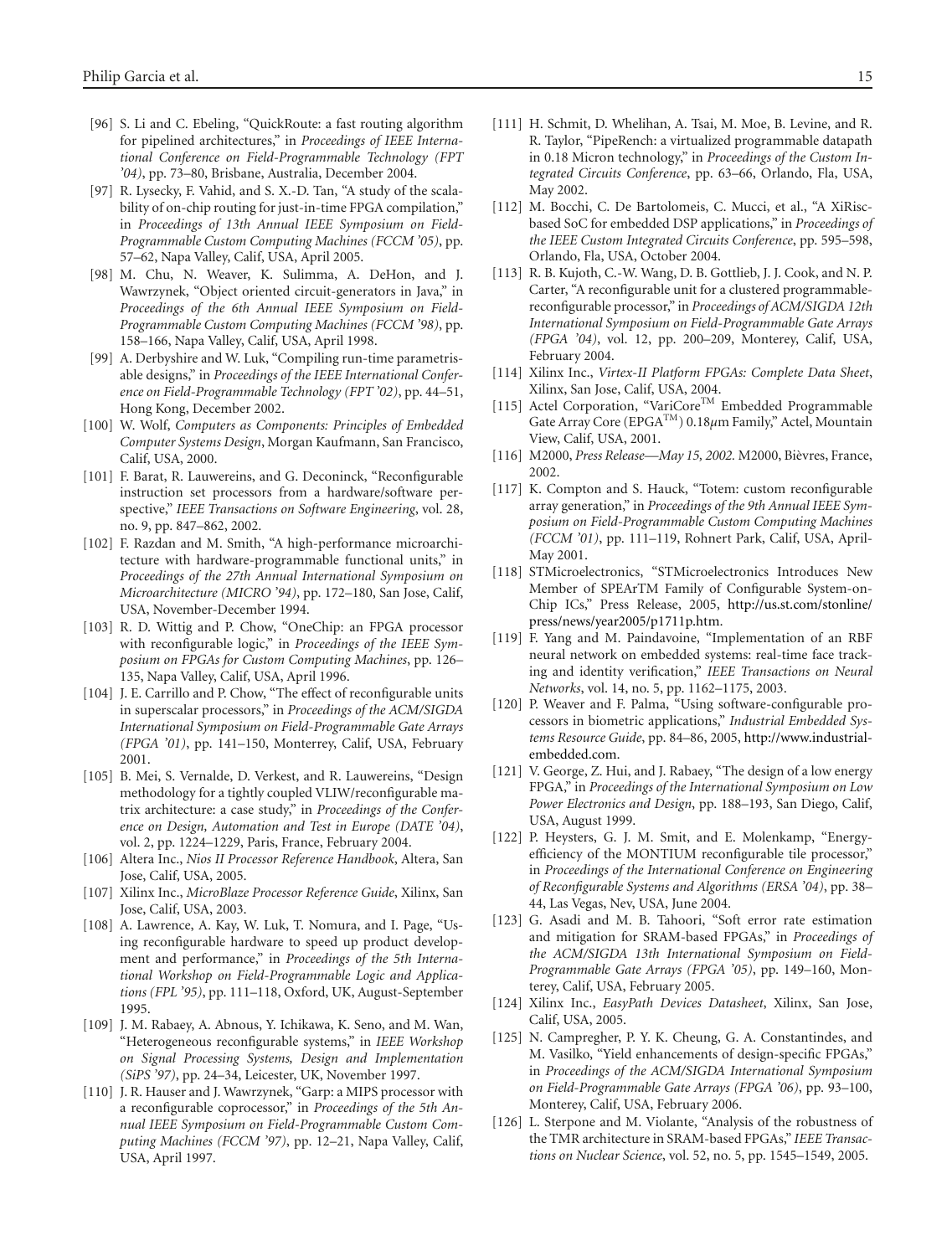- <span id="page-15-0"></span>[127] P. Bernardi, M. Sonza Reorda, L. Sterpone, and M. Violante, "On the evaluation of SEU sensitiveness in SRAM-based FP-GAs," in *Proceedings of the 10th IEEE International On-Line Testing Symposium (IOLTS &04)*, pp. 115–120, Madeira Island, Portugal, July 2004.
- <span id="page-15-1"></span>[128] A. Tiwari and K. A. Tomko, "Enhanced reliability of finitestate machines in FPGA through efficient fault detection and correction," *IEEE Transactions on Reliability*, vol. 54, no. 3, pp. 459–467, 2005.
- <span id="page-15-2"></span>[129] P. Graham, M. Caffrey, M. Wirthlin, D. E. Johnson, and N. Rollins, "Reconfigurable computing in space: from current technology to reconfigurable systems-on-a-chip," in *Proceedings of the IEEE Aerospace Conference*, vol. 5, pp. 2399–2410, Big Sky, Mont, USA, March 2003.
- <span id="page-15-3"></span>[130] K. Hasuko, C. Fukunaga, R. Ichimiya, et al., "A remote control system for FPGA-embedded modules in radiation enviornments," *IEEE Transactions on Nuclear Science*, vol. 49, no. 2, part 1, pp. 501–506, 2002.
- <span id="page-15-4"></span>[131] J. Lach, W. H. Mangione-Smith, and M. Potkonjak, "Efficiently supporting fault-tolerance in FPGAs," in *Proceedings of the ACM/SIGDA 6th International Symposium on Field-Programmable Gate Arrays (FPGA '98)*, pp. 105–115, Monterey, Calif, USA, February 1998.
- <span id="page-15-5"></span>[132] N. Mokhoff, "'Infrastructure IP' Seen Aiding SoC Yields," *EE Times*, July 2002.
- <span id="page-15-6"></span>[133] B. P. Dave and N. K. Jha, "COFTA: hardware-software cosynthesis of heterogeneous distributed embedded systems for low overhead fault tolerance," *IEEE Transactions on Computers*, vol. 48, no. 4, pp. 417–441, 1999.
- <span id="page-15-7"></span>[134] J. W. S. Liu, *Real-Time Systems*, Prentice-Hall, Englewood Cliffs, NJ, USA, 2000.
- <span id="page-15-8"></span>[135] F. Verdier, J. Prevotet, A. Benkhelifa, D. Chillet, and S. Pillement, "Exploring RTOS issues with a high-level model of a reconfigurable SoC platform," in *Proceedings of the European Workshop on Reconfigurable Communication Centric (ReCoSoC '05)*, Montpellier, France, June 2005.
- <span id="page-15-18"></span>[136] B. Griese, E. Vonnahme, M. Porrmann, and U. Ruckert, "Hardware support for dynamic reconfiguration in reconfigurable SoC architectures," in *Proceedings of the 14th International Conference on Field-Programmable Logic and Applications (FPL '04)*, pp. 842–846, Leuven, Belgium, August-September 2004.
- <span id="page-15-9"></span>[137] C. Steiger, H. Walder, and M. Platzner, "Operating systems for reconfigurable embedded platforms: online scheduling of real-time tasks," *IEEE Transactions on Computers*, vol. 53, no. 11, pp. 1393–1407, 2004.
- <span id="page-15-10"></span>[138] K. Danne and M. Platzner, "Periodic real-time scheduling for FPGA computers," in *Proceedings of the 3rd Workshop on Intelligent Solutions in Embedded Systems (WISES '05)*, pp. 117– 127, Hamburg, Germany, May 2005.
- <span id="page-15-11"></span>[139] P. Brisk, A. Kaplan, R. Kastner, and M. Sarrafzadeh, "Instruction generation and regularity extraction for reconfigurable processors," in *Proceedings of the International Conferences on Compilers Architectures and Synthesis of Embeded Systems (CASES '02)*, pp. 262–269, Grenoble, France, October 2002.
- <span id="page-15-12"></span>[140] S. Yehia, N. Clark, S. Mahlke, and K. Flautner, "Exploring the design space of LUT-based transparent accelerators," in *International Conference on Compilers, Architecture, and Synthesis for Embedded Systems (CASES '05)*, pp. 11–21, San Francisco, Calif, USA, September 2005.
- <span id="page-15-13"></span>[141] P. Yu and T. Mitra, "Satisfying real-time constraints with custom instructions," in *Proceedings of the 3rd IEEE/ACM/IFIP International Conference on Hardware/Software Codesign and*

*Systems Synthesis (CODES+ISSS '05)*, pp. 166–171, New Jersey, NJ, USA, September 2005.

- <span id="page-15-14"></span>[142] T. Kean, "Secure configuration of field programmable gate arrays," in *Proceedings of 11th International Conference on Field-Programmable Logic and Applications (FPL '01)*, pp. 142–151, Belfast, Northern Ireland, UK, August 2001.
- <span id="page-15-15"></span>[143] L. Bossuet, G. Gogniat, and W. Burleson, "Dynamically configurable security for SRAM FPGA bitstreams," in *Proceedings of the International Parallel and Distributed Processing Symposium (IPDPS '04)*, pp. 1995–2002, Santa Fe, NM, USA, April 2004.
- <span id="page-15-16"></span>[144] Xilinx Inc. and A. Telikepalli, *Is Your FPGA Design Secure?*, Xilinx, San Jose, Calif, USA, 2003.
- <span id="page-15-17"></span>[145] Altera Inc., *FPGA Design Security Solution Using Max II Devices*, Altera, San Jose, Calif, USA, 2004.
- <span id="page-15-19"></span>[146] C. R. Rupp, M. Landguth, T. Garverick, et al., "The NAPA adaptive processing architecture," in *Proceedings of 6th IEEE Symposium on Field-Programmable Custom Computing Machines (FCCM '98)*, pp. 28–37, Napa Valley, Calif, USA, April 1998.
- <span id="page-15-20"></span>[147] K. Bazargan, R. Kastner, and M. Sarrafzadeh, "Fast template placement for reconfigurable computing systems," *IEEE Design and Test of Computers*, vol. 17, no. 1, pp. 68–83, 2000.
- [148] K. Compton, Z. Li, J. Cooley, S. Knol, and S. Hauck, "Configuration relocation and defragmentation for run-time reconfigurable computing," *IEEE Transactions on Very Large Scale Integration (VLSI) Systems*, vol. 10, no. 3, pp. 209–220, 2002.
- <span id="page-15-21"></span>[149] U. Malik and O. Diessel, "On the placement and granularity of FPGA configurations," in *Proceedings of IEEE International Conference on Field-Programmable Technology (FPT '04)*, pp. 161–168, Brisbane, Australia, December 2004.
- <span id="page-15-22"></span>[150] G. Brebner, "Swappable logic unit: a paradigm for virtual hardware," in *Proceedings of the 5th Annual IEEE Symposium on Field-Programmable Custom Computing Machines (FCCM '97)*, pp. 77–86, Napa Valley, Calif, USA, April 1997.
- <span id="page-15-28"></span>[151] E. Caspi, R. Huang, Y. Markovskiy, J. Yeh, J. Wawrzynek, and A. DeHon, "A streaming multi-threaded model," in *Proceedings of the 3rd Workshop on Media and Stream Processors (MSP '01)*, pp. 21–28, Austin, Tex, USA, December 2001.
- <span id="page-15-23"></span>[152] Y. Markovskiy, E. Caspi, R. Huang, et al., "Analysis of quasistatic scheduling techniques in a virtualized reconfigurable machine," in *Proceedings of 10th ACM International Symposium on Field-Programmable Gate Arrays (FPGA '02)*, pp. 196–205, Monterey, Calif, USA, February 2002.
- <span id="page-15-24"></span>[153] V. Nollet, J.-Y. Mignolet, T. A. Bartic, D. Verkest, S. Vernalde, and R. Lauwereins, "Hierarchical run-time reconfiguration managed by an operating system for reconfigurable systems," in *Proceedings of the International Conference on Engineering of Reconfigurable Systems and Algorithms*, pp. 81–87, Las Vegas, Nev, USA, June 2003.
- <span id="page-15-25"></span>[154] Z. Li and S. Hauck, "Configuration compression for virtex FPGAs," in *Proceedings of the 9th Annual IEEE Symposium on Field-Programmable Custom Computing Machines (FCCM '01)*, pp. 147–159, Rohnert Park, Calif, USA, April-May 2001.
- <span id="page-15-26"></span>[155] Z. Li, K. Compton, and S. Hauck, "Configuration caching techniques for FPGA," in *Proceedings of 8th IEEE Symposium on Field-Programmable Custom Computing Machines (FCCM '00)*, Napa Valley, Calif, USA, April 2000.
- <span id="page-15-27"></span>[156] A. DeHon, "DPGA utilization and application," in *Proceedings of the ACM/SIGDA International Symposium on Field-Programmable Gate Arrays (FPGA '96)*, pp. 115–121, Monterey, Calif, USA, February 1996.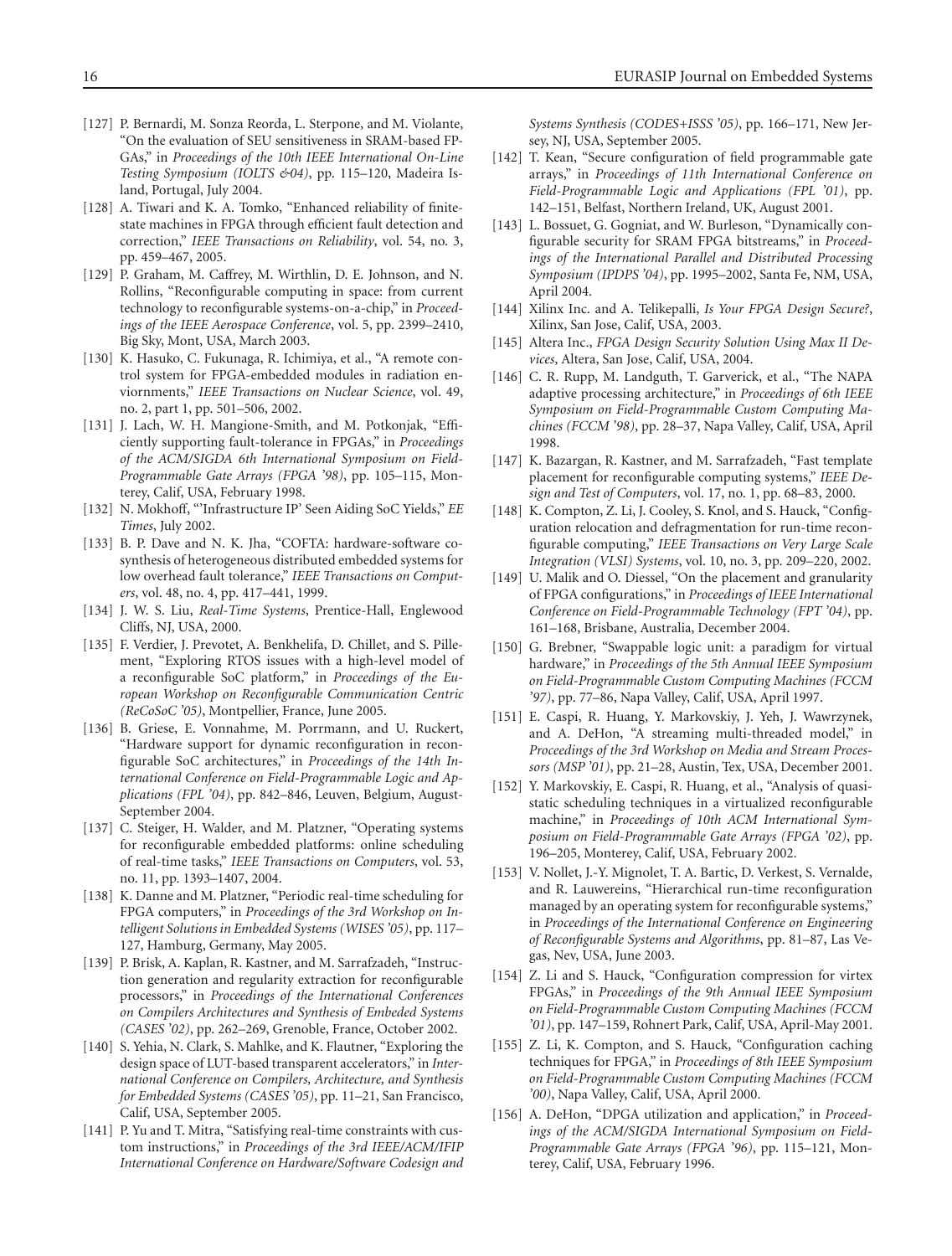- <span id="page-16-0"></span>[157] S. Trimberger, D. Carberry, A. Johnson, and J. Wong, "A timemultiplexed FPGA," in *Proceedings of the 5th Annual IEEE Symposium on Field-Programmable Custom Computing Machines*, pp. 22–28, Napa Valley, Calif, USA, April 1997.
- <span id="page-16-1"></span>[158] Z. Li and S. Hauck, "Configuration prefetching techniques for partial reconfigurable coprocessor with relocation and defragmentation," in *Proceedings of 10th ACM International Symposium on Field-Programmable Gate Arrays (FPGA '02)*, pp. 187–195, Monterey, Calif, USA, February 2002.
- <span id="page-16-2"></span>[159] R. Maestre, F. J. Kurdahi, N. Bagherzadeh, H. Singh, R. Hermida, and M. Fernandez, "Kernel scheduling in reconfigurable computing," in *Proceedings of Design, Automation and Test in Europe Conference and Exhibition*, pp. 90–96, Munich, Germany, March 1999.
- <span id="page-16-3"></span>[160] K. M. Gajjala Purna and D. Bhatia, "Temporal partitioning and scheduling data flow graphs for reconfigurable computers," *IEEE Transactions on Computers*, vol. 48, no. 6, pp. 579– 590, 1999.
- <span id="page-16-4"></span>[161] G. Brebner, "A virtual hardware operating system for the Xilinx XC6200," in *Proceedings of the 6th International Workshop on Field-Programmable Logic and Applications (FPL '96)*, pp. 327–336, Dermstadt, Germany, September 1996.
- <span id="page-16-5"></span>[162] J. Resano, D. Mozos, D. Verkest, and F. Catthoor, "A reconfiguration manager for dynamically reconfigurable hardware," *IEEE Design and Test of Computers*, vol. 22, no. 5, pp. 452– 460, 2005.
- <span id="page-16-6"></span>[163] A. Sudarsanam, M. Srinivasan, and S. Panchanathan, "Resource estimation and task scheduling for multithreaded reconfigurable architectures," in *Proceedings of the International Conference on Parallel and Distributed Systems (ICPADS '04)*, pp. 323–330, Newport Beach, Calif, USA, July 2004.
- <span id="page-16-7"></span>[164] O. Diessel, H. ElGindy, M. Middendorf, H. Schmeck, and B. Schmidt, "Dynamic scheduling of tasks on partially reconfigurable FPGAs," *IEE Proceedings: Computers and Digital Techniques*, vol. 147, no. 3, pp. 181–188, 2000.
- <span id="page-16-11"></span>[165] H. Quinn, L. A. S. King, M. Leeser, and W. Meleis, "Runtime assignment of reconfigurable hardware components for image processing pipelines," in *11th Annual IEEE Symposium on Field-Programmable Custom Computing Machines (FCCM '03)*, pp. 173–182, Napa Valley, Calif, USA, April 2003.
- [166] G. Stitt, R. Lysecky, and F. Vahid, "Dynamic hardware/software partitioning: a first approach," in *Proceedings of the 40th Design Automation Conference (DAC '03)*, pp. 250– 255, Anaheim, Calif, USA, June 2003.
- [167] J. Noguera and R. Badia, "Multitasking on reconfigurable architectures: microarchitecture support and dynamic scheduling," *ACM Transactions on Embedded Computing Systems*, vol. 3, no. 2, pp. 385–406, 2004.
- <span id="page-16-9"></span>[168] A. Ahmadinia, C. Bobda, D. Koch, M. Majer, and J. Teich, "Task scheduling for heterogeneous reconfigurable computers," in *Proceedings of the 17th Symposium on Integrated Cicuits and Systems Design*, pp. 22–27, Pernambuco, Brazil, September 2004.
- [169] R. Lysecky and F. Vahid, "A configurable logic architecture for dynamic hardware/software partitioning," in *Proceedings of Design, Automation and Test in Europe Conference and Exhibition*, vol. 1, pp. 480–485, Paris, France, February 2004.
- <span id="page-16-10"></span>[170] W. Fu and K. Compton, "An execution environment for reconfigurable computing," in *Proceedings of the 13th Annual IEEE Symposium on Field-Programmable Custom Computing Machines (FCCM '05)*, pp. 149–158, Napa Valley, Calif, USA, April 2005.
- <span id="page-16-8"></span>[171] T. Wiangtong, P. Y. K. Cheung, and W. Luk, "Hardware/software codesign: a systematic approach targeting data-intensive applications," *IEEE Signal Processing Magazine*, vol. 22, no. 3, pp. 14–22, 2005.
- <span id="page-16-12"></span>[172] P. Benoit, L. Torres, G. Sassatelli, M. Robert, and G. Cambon, "Automatic task scheduling / loop unrolling using dedicated RTR controllers in coarse grain reconfigurable architectures," in *Proceedings of the 19th IEEE International Parallel and Distributed Processing Symposium (IPDPS '05)*, p. 148a, Denver, Colo, USA, April 2005.
- <span id="page-16-13"></span>[173] H. Simmler, L Levison, and R. Manner, "Multitasking on FPGA coprocessors," in *The International Conference on Field-Programmable Logic, Reconfigurable Computing, and Applications (FPL '00)*, pp. 121–130, Villach, Austria, August 2000.
- <span id="page-16-14"></span>[174] H. Kalte and M. Porrmann, "Context saving and restoring for multitasking in reconfigurable systems," in *Proceedings of International Conference on Field-Programmable Logic and Applications (FPL '05)*, pp. 223–228, Tampere, Finland, August 2005.
- <span id="page-16-15"></span>[175] Y. Li, T. Callahan, E. Darnell, R. Harr, U. Kurkure, and J. Stockwood, "Hardware-software co-design of embedded reconfigurable architectures," in *Proceedings of 37th Design Automation Conference (DAC '00)*, pp. 507–512, Los Angeles, Calif, USA, June 2000.
- <span id="page-16-16"></span>[176] M. J. W. Savage, Z. Salcic, G. Coghill, and G. Covic, "Extended genetic algorithm for codesign optimization of DSP systems in FPGAs," in *Proceedings of IEEE International Conference on Field-Programmable Technology (FPT '04)*, pp. 291–294, Brisbane, Australia, December 2004.
- <span id="page-16-17"></span>[177] S. Kumar, J. H. Aylor, B. W. Johnson, and W. A. Wulf, *The Codesign of Embedded Systems: A Unified Hardware/Software Representation*, Springer, New York, NY, USA, 1995.
- [178] M. Chiodo, P. Giusto, A. Jurecska, H. C. Hsieh, A. Sangiovanni-Vincentelli, and L. Lavagno, "Hardwaresoftware codesign of embedded systems," *IEEE Micro*, vol. 14, no. 4, pp. 26–36, 1994.
- [179] R. Ernst, "Codesign of embedded systems: status and trends," *IEEE Design and Test of Computers*, vol. 15, no. 2, pp. 45–54, 1998.
- <span id="page-16-18"></span>[180] W. Wolf, "A decade of hardware/software codesign," *IEEE Computer*, vol. 36, no. 4, pp. 38–43, 2003.
- <span id="page-16-19"></span>[181] M. Gokhale, J. M. Stone, J. Arnold, and M. Kalinowski, "Stream-oriented FPGA computing in the Streams-C high level language," in *Proceedings of the Annual IEEE Symposium on Field-Programmable Custom Computing Machines (FCCM '00)*, Napa Valley, Calif, USA, April 2000.
- [182] Synopsys Inc., "CoCentric System C Compiler," Synopsys, Mountain View, Calif, USA, 2000.
- <span id="page-16-20"></span>[183] M. Weinhardt and W. Luk, "Pipeline vectorization," *IEEE Transactions on Computer-Aided Design of Integrated Circuits and Systems*, vol. 20, no. 2, pp. 234–248, 2001.
- <span id="page-16-21"></span>[184] D. Niehaus and D. Andrews, "Using the multi-threaded computation model as a unifying framework for hardwaresoftware co-design and implementation," in *Proceedings of the 9th International Workshop on Object-Oriented Real-Time Dependable Systems (WORDS '03)*, p. 317, Capri, Italy, October 2003.
- <span id="page-16-22"></span>[185] B. Swahn and S. Hassoun, "Hardware scheduling for dynamic adaptability using external profiling and hardware threading," in *Proceedings of IEEE/ACM International Conference on Computer-Aided Design (ICCAD '03)*, pp. 58–64, San Jose, Calif, USA, November 2003.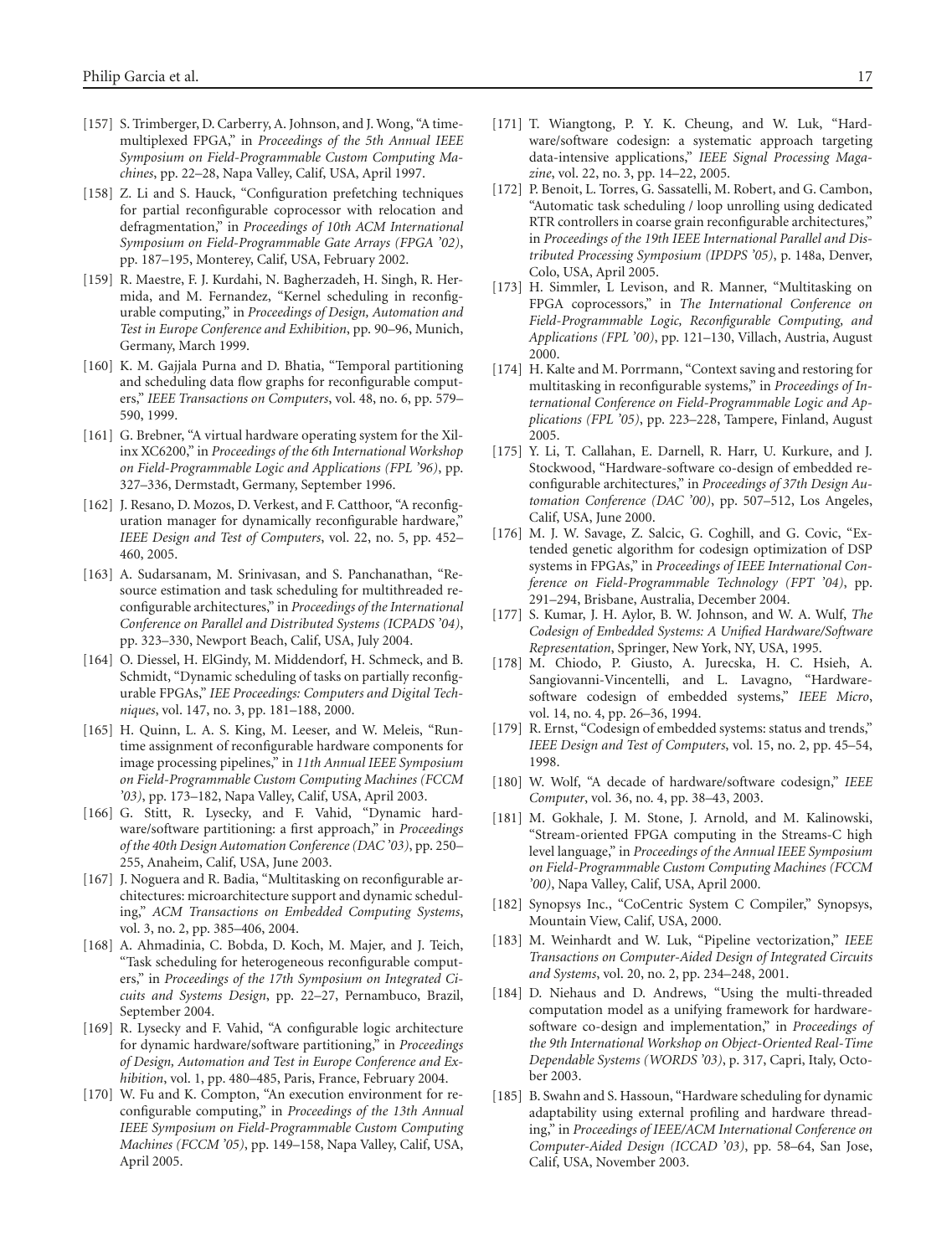- <span id="page-17-0"></span>[186] G. De Micheli, "Hardware synthesis from C/C++ models," in *Proceedings of Design, Automation and Test in Europe Conference and Exhibition*, pp. 382–383, Munich, Germany, March 1999.
- [187] A. DeHon, "Very large scale spatial computing," in *Proceedings of the 3rd International Conference on Unconventional Models of Computation (UMC '02)*, pp. 27–37, Kobe, Japan, October 2002.
- <span id="page-17-1"></span>[188] D. Andrews, D. Niehaus, and P. Ashenden, "Programming models for hybrid CPU/FPGA chips," *IEEE Computer*, vol. 37, no. 1, pp. 118–120, 2004.
- <span id="page-17-2"></span>[189] J.-P. David and J.-D. Legat, "A data-flow oriented co-design for reconfigurable systems," in *Proceedings of the 9th International Workshop on Rapid System Prototyping*, pp. 207–211, Leuven, Belgium, June 1998.
- [190] R. Rinker, M. Carter, A. Patel, et al., "An automated process for compiling dataflow graphics into reconfigurable hardware," *IEEE Transactions on Very Large Scale Integration (VLSI) Systems*, vol. 9, no. 1, pp. 130–139, 2001.
- <span id="page-17-3"></span>[191] B. Mei, S. Vernalde, D. Verkest, H. De Man, and R. Lauwereins, "DRESC: a retargetable compiler for coarse-grained reconfigurable architectures," in *Proceedings of IEEE International Conference on Field-Programmable Technology (FPT '02)*, pp. 166–173, Hong Kong, December 2002.
- <span id="page-17-4"></span>[192] J. M. P. Cardoso, "On combining temporal partitioning and sharing of functional units in compilation for reconfigurable architectures," *IEEE Transactions on Computers*, vol. 52, no. 10, pp. 1362–1375, 2003.
- <span id="page-17-5"></span>[193] S. Banerjee, E. Bozorgzadeh, and N. Dutt, "Physically-aware HW-SW partitioning for reconfigurable architectures with partial dynamic reconfiguration," in *Proceedings of the 42nd Design Automation Conference (DAC '05)*, pp. 335–340, Anaheim, Calif, USA, June 2005.
- <span id="page-17-6"></span>[194] C. Bobda and A. Ahmadinia, "Dynamic interconnection of reconfigurable modules on reconfigurable devices," *IEEE Design and Test of Computers*, vol. 22, no. 5, pp. 443–451, 2005.
- <span id="page-17-7"></span>[195] B. Hutchings and B. Nelson, "Developing and debugging FPGA applications in hardware with JHDL," in *Proceedings of 33rd Asilomar Conference on Signals, Systems and Computers*, vol. 1, pp. 554–558, Pacific Grove, Calif, USA, October 1999.
- [196] K. A. Tomko and A. Tiwari, "Hardware/software codebugging for reconfigurable computing," in *Proceedings of the 5th IEEE International High-Level Design, Validation, and Test Workshop (HLDVT '00)*, pp. 59–63, Berkeley, Calif, USA, November 2000.
- [197] T. Rissa, W. Luk, and P. Y. K. Cheung, "Automated combination of simulation and hardware prototyping," in *Proceedings of the International Conference on Engineering of Reconfigurable Systems and Algorithms (ERSA '04)*, pp. 184–193, Las Vegas, Nev, USA, June 2004.
- <span id="page-17-8"></span>[198] G. Talavera, V. Nollet, J.-Y. Mignolet, et al., "Hardwaresoftware debugging techniques for reconfigurable systemson-chip," in *Proceedings of the IEEE International Conference on Industrial Technology (ICIT '04)*, vol. 3, pp. 1402–1407, Hammamet, Tunisia, December 2004.
- <span id="page-17-9"></span>[199] Y. Jin, N. Satish, K. Ravindran, and K. Keutzer, "An automated exploration framework for FPGA-based soft multiprocessor systems," in *Proceedings of the 3rd IEEE/ACM/IFIP International Conference on Hardware/Software Codesign and System Synthesis (CODES+ISSS '05)*, pp. 273–278, Jersey City, NJ, USA, September 2005.
- <span id="page-17-10"></span>[200] P. Yiannacouras, J. G. Steffan, and J. Rose, "Applicationspecific customization of soft processor microarchitecture," in *Proceedings of ACM/SIGDA International Symposium on Field-Programmable Gate Arrays (FPGA '06)*, pp. 201–210, Monterey, Calif, USA, February 2006.
- <span id="page-17-11"></span>[201] R. E. Gonzalez, "Xtensa: a configurable and extensible processor," *IEEE Micro*, vol. 20, no. 2, pp. 60–70, 2000.
- <span id="page-17-12"></span>[202] A. Yan and S. J. E. Wilton, "Sequential synthesizable embedded programmable logic cores for system-on-chip," in *Proceedings of the IEEE Custom Integrated Circuits Conference (CICC '04)*, pp. 435–438, Orlando, Fla, USA, October 2004.
- <span id="page-17-14"></span>[203] S. Hauck, K. Compton, K. Eguro, M. Holland, S. Philips, and A. Sharma, "Totem: domain-specific reconfigurable logic," to appear in *IEEE Transactions on Very Large Scale Integration (VLSI) Systems*.
- <span id="page-17-13"></span>[204] I. Kuon, A. Egier, and J. Rose, "Design, layout and verification of an FPGA using automated tools," in *Proceedings of the ACM/SIGDA 13th International Symposium on Field-Programmable Gate Arrays (FPGA '05)*, pp. 215–226, Monterey, Calif, USA, February 2005.

**Philip Garcia** received a B.S. degree in computer engineering from Lehigh University. He also received his M.S. degree at Lehigh University, concentrating on architecture-aware database algorithms. He currently is an Electrical Engineering Ph.D. Student at the University of Wisconsin-Madison studying under the advisement of Dr. Katherine Compton. His current research is in the design of interfaces between



reconfigurable hardware and general processor systems.

**Katherine Compton** received her B.S., M.S., and Ph.D. degrees from Northwestern University in 1998, 2000, and 2003, respectively. Since January of 2004, she has been an Assistant Professor at the University of Wisconsin-Madison in the Department of Electrical and Computer Engineering. She and her graduate students are investigating new architectures, logic structures, integration techniques, and systems software tech-



niques for reconfigurable computing. She serves on a number of program committees for FPGA and reconfigurable computing conferences and symposia. She is also a Member of both ACM and IEEE.

**Michael Schulte** received a B.S. degree in electrical engineering from the University of Wisconsin-Madison, and M.S. and Ph.D. degrees in electrical engineering from the University of Texas at Austin. He is currently an Associate Professor at the University of Wisconsin-Madison, where he leads the Madison Embedded Systems and Architectures Group. His research interests include high-performance embedded proces-

sors, computer architecture, domain-specific systems, computer arithmetic, and reconfigurable computing. He is a Senior Member of the IEEE and the IEEE Computer Society, and an Associate Editor for the IEEE Transactions on Computers and the Journal of VLSI Signal Processing.